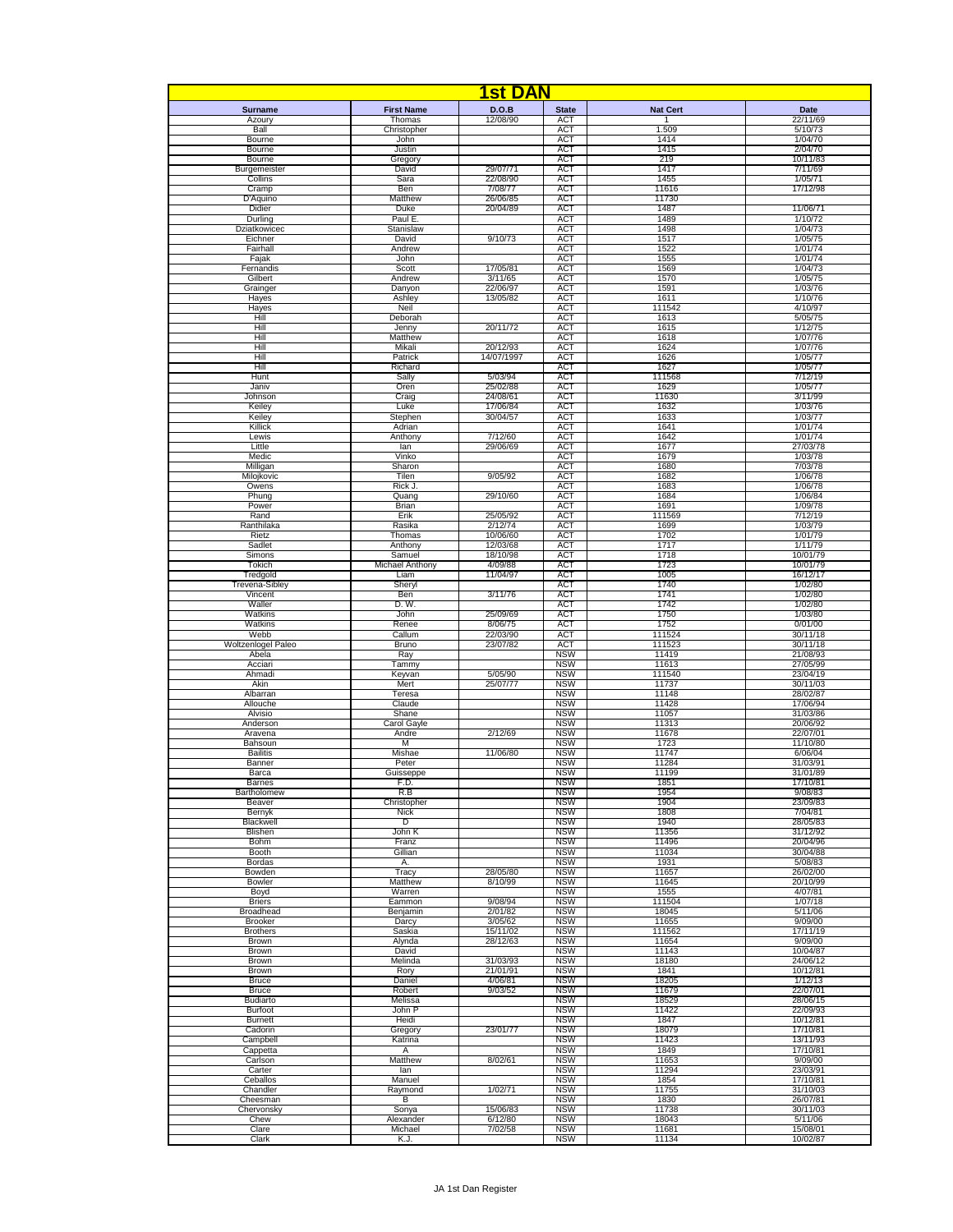| Clarke                  | Martin                       |                        | <b>NSW</b>               | 11208           | 31/01/89             |
|-------------------------|------------------------------|------------------------|--------------------------|-----------------|----------------------|
| Clifford                | Steve                        | 25/05/73               | <b>NSW</b>               | 18096           | 1/11/09              |
| Clifford<br>Cole        | James<br>Sean                | 29/07/71<br>10/11/1985 | <b>NSW</b><br><b>NSW</b> | 18117<br>18539  | 27/06/10<br>29/11/15 |
| Cole                    | Grant                        | 24/12/68               | <b>NSW</b>               | 19061           | 2/07/17              |
| Collis<br>Connett       | Benjamin<br>Graham           | 15/03/83               | <b>NSW</b><br><b>NSW</b> | 19082<br>1995   | 26/11/17<br>20/11/83 |
| Costanzo                | Vincent                      | 11/05/91               | <b>NSW</b>               | 18263           | 1/02/15              |
| Creef                   | Peter                        | 12/04/65               | <b>NSW</b>               | 18183           | 24/06/12             |
| Crimmins<br>Crossman    | S.G.<br>Sue                  |                        | <b>NSW</b><br><b>NSW</b> | 1832<br>11430   | 4/07/81<br>30/04/94  |
| Crowley                 | Peter                        | 26/04/57               | <b>NSW</b>               | 1897            | 16/11/82             |
| Cunningham              | Belinda<br>Michael J         |                        | <b>NSW</b><br><b>NSW</b> | 11360<br>11315  | 26/02/93<br>20/06/92 |
| Cutajar<br>Da Silva     | Karen                        | 3/06/96                | <b>NSW</b>               | 18192           | 30/06/13             |
| Da Silva                | Kevin                        | 3/12/92                | <b>NSW</b>               | 18120           | 27/06/10             |
| Davies<br>Davies        | Stephen C                    |                        | <b>NSW</b><br><b>NSW</b> | 1798<br>11340   | 16/09/80<br>11/09/92 |
| Dayeh                   | Gabriel                      | 24/10/63               | <b>NSW</b>               | 19063           | 2/07/17              |
| De Bruine               | Naomi                        | 23/01/1996<br>24/05/91 | <b>NSW</b><br><b>NSW</b> | 18240<br>18098  | 30/11/14             |
| De Casanove<br>Diaz     | Beau<br>Arthur               |                        | <b>NSW</b>               | 11497           | 1/11/09<br>20/04/96  |
| Dimos                   | Con                          | 2/07/1961              | <b>NSW</b>               | 18541           | 29/11/15             |
| Dimos<br>Dixon          | Jason<br>Stephen             | 30/10/1990             | <b>NSW</b><br><b>NSW</b> | 18542<br>11278  | 29/11/15<br>14/12/90 |
| Dixon                   | Carly                        |                        | <b>NSW</b>               | 11317           | 12/06/92             |
| Dobbie                  | <b>Brett</b>                 | 16/03/79               | <b>NSW</b>               | 19033           | 27/11/16             |
| Doniger<br>Douglass     | Patrick<br>L.R               | 23/05/72               | <b>NSW</b><br><b>NSW</b> | 11652<br>1829   | 9/09/00<br>26/07/81  |
| Doyle                   | Kevin                        |                        | <b>NSW</b>               | 11149           | 28/02/87             |
| Draillard<br>Draper     | Jean<br>С                    | 19/06/90               | <b>NSW</b><br><b>NSW</b> | 111566<br>1955  | 21/01/07<br>9/08/83  |
| Duffy                   | D.G                          |                        | <b>NSW</b>               | 1952            | 9/08/83              |
| Duncan                  | Leslie                       |                        | <b>NSW</b>               | 11190           | 10/10/88             |
| Duncan<br>Dunn          | S.G.<br>Thomas               | 11/09/55               | <b>NSW</b><br><b>NSW</b> | 1833<br>18124   | 4/07/81<br>27/06/10  |
| Dupont                  | Damian                       | 22/04/79               | <b>NSW</b>               | 1933            | 1/07/82              |
| Dupont                  | Wendy                        | 8/02/99<br>15/06/96    | <b>NSW</b>               | 11358<br>18229  | 26/02/93<br>29/06/14 |
| Easton<br>Ecklund       | Tinka<br>John                | 25/04/57               | <b>NSW</b><br><b>NSW</b> | 1939            | 16/05/83             |
| Edwards                 | Jakob                        | 16/11/95               | <b>NSW</b>               | 19018           | 27/11/16             |
| Edwards<br>Elliott      | Conor<br>Luke                | 9/10/98                | <b>NSW</b><br><b>NSW</b> | 19017<br>11510  | 27/11/16<br>15/12/96 |
| Ellis                   | J.P.                         |                        | <b>NSW</b>               | 1891            | 29/05/82             |
| <b>Endicott-Davies</b>  | Morgan                       |                        | <b>NSW</b>               | 11449           | 22/09/93             |
| Ernst<br>Eugeneditroch  | Nataly<br>Olivier J          | 18/07/73               | <b>NSW</b><br><b>NSW</b> | 18044<br>11450  | 5/11/06<br>27/05/89  |
| Evans                   | Drew                         | 26/01/82               | <b>NSW</b>               | 19085           | 26/11/17             |
| Fagan<br>Fakhroldin     | Shane<br><b>Behzad Ahmad</b> | 22/07/76               | <b>NSW</b><br><b>NSW</b> | 11160<br>18209  | 6/09/87<br>1/12/13   |
| Falkowski               | Ricardo                      | 20/01/55               | <b>NSW</b>               | 1950            | 19/02/83             |
| Fanuli                  | Diana                        |                        | <b>NSW</b>               | 11155           | 6/09/87              |
| Foley<br>Folli          | Alan<br>Andrea Edward        | 18/12/64<br>21/08/69   | <b>NSW</b><br><b>NSW</b> | 11788<br>18048  | 28/11/04<br>25/01/91 |
| Fong                    | Gary                         | 25/04/88               | <b>NSW</b>               | 19059           | 2/07/17              |
| Forman                  | <b>Daniel Mark</b>           | 19/06/61               | <b>NSW</b>               | 11792           | 29/05/05             |
| Forsdike<br>Franks      | Andrew<br>C.R.               |                        | <b>NSW</b><br><b>NSW</b> | 11191<br>1877   | 10/10/88<br>2/06/81  |
| Fuentealba              | Margarita                    |                        | <b>NSW</b>               | 11145           | 28/02/87             |
| Fuentes<br>Fuentes      | Ignor<br>Eric                | 17/01/85               | <b>NSW</b><br><b>NSW</b> | 18054<br>11536  | 6/03/07<br>23/08/97  |
| <b>Fuentes</b>          | Hector                       |                        | <b>NSW</b>               | 11535           | 23/08/97             |
| Fuller                  | Steven L                     |                        | <b>NSW</b>               | 11319           | 12/06/92             |
| Gale<br>Galea           | Kevin<br>Natalie             |                        | <b>NSW</b><br><b>NSW</b> | 11230<br>11471  | 11/11/89<br>1/07/95  |
| Gallaty                 | Geoffrey                     |                        | <b>NSW</b>               | 11295           | 23/03/91             |
| Garai                   | Roman                        | 21/01/74<br>1/10/82    | <b>NSW</b><br><b>NSW</b> | 19032<br>11749  | 18/10/01             |
| Gebbie<br>Gilbert       | Lauren<br>P                  |                        | <b>NSW</b>               | 1810            | 6/06/04<br>7/04/81   |
| Gillett                 | Leslie                       |                        | <b>NSW</b>               | 11269           | 21/07/90             |
| Gillian<br>Gillian      | lan<br>Julian                |                        | <b>NSW</b><br><b>NSW</b> | 11206<br>11227  | 30/01/89<br>25/06/89 |
| Gilmour                 | Elisha Kim                   |                        | <b>NSW</b>               | 11511           | 15/12/96             |
| Gilmour                 | Grant                        | 1/04/82<br>9/06/1995   | <b>NSW</b>               | 11664           | 21/10/00             |
| Girardi<br>Giudice      | Jessica<br>Steven            | 19/11/82               | <b>NSW</b><br><b>NSW</b> | 18544<br>1998   | 29/11/15<br>16/10/83 |
| Giudice                 | Carole                       | 5/03/80                | <b>NSW</b>               | 11624           | 17/09/99             |
| Grech<br>Griffiths      | Joseph<br>Michael            | 25/06/55<br>22/03/60   | <b>NSW</b><br><b>NSW</b> | 11694<br>18095  | 25/01/02<br>1/11/09  |
| Hackett                 | Calvin                       | 3/12/62                | <b>NSW</b>               | 11682           | 18/08/01             |
| Haes                    | Robin                        |                        | <b>NSW</b>               | 11004           | 10/11/83             |
| Hain<br>Haines          | Caroline<br>Mark             | 4/07/96<br>22/09/92    | <b>NSW</b><br><b>NSW</b> | 111539<br>18228 | 23/04/19<br>29/06/14 |
| Hall                    | Vanessa                      | 2/12/93                | <b>NSW</b>               | 19019           | 27/11/16             |
| Hallett                 | Terrianne<br>Shelley         |                        | <b>NSW</b><br><b>NSW</b> | 11267<br>1884   | 21/07/90<br>26/06/82 |
| Hallett<br>Han          | Hong (Henry)                 | 11/11/1982             | <b>NSW</b>               | 18546           | 29/11/15             |
| Handley                 | Kieren                       | 14/09/1994             | <b>NSW</b>               | 18242           | 30/11/14             |
| Hanselmann<br>Hart      | Richard<br>Lee               | 17/07/67               | <b>NSW</b><br><b>NSW</b> | 11197<br>11057  | 31/10/89<br>31/03/86 |
| Hawkins                 | J                            |                        | <b>NSW</b>               | 1775            | 16/09/80             |
| Hayes                   | Anthony                      | 7/10/88                | <b>NSW</b><br><b>NSW</b> | 19083<br>11076  | 26/11/17<br>24/06/83 |
| Hayllar<br>Hazan        | Terrence<br>Georges          |                        | <b>NSW</b>               | 1999            | 22/10/83             |
| Heas                    | Zandra                       |                        | <b>NSW</b>               | 11249           | 10/02/90             |
| Henseler<br>Heuvel      | Marianne<br>P                |                        | <b>NSW</b><br><b>NSW</b> | 1834<br>1808    | 4/07/81<br>7/04/81   |
| Hill                    | Norman                       |                        | <b>NSW</b>               | 11122           | 1/12/83              |
| Hillier                 | Warren                       |                        | <b>NSW</b>               | 11276           | 14/12/90             |
| <b>Hobbs</b><br>Hodgson | Shane<br>T.H                 |                        | <b>NSW</b><br><b>NSW</b> | 11123<br>1869   | 11/10/86<br>13/03/82 |
| Hofmann                 | Susanne                      | 25/12/72               | <b>NSW</b>               | 11631           | 10/08/99             |
| Hogan<br>Holder         | Patrick<br>Jacob             | 10/09/51<br>23/06/1995 | <b>NSW</b><br><b>NSW</b> | 11720<br>18545  | 9/11/02<br>29/11/15  |
| Holmes                  | Mathew                       | 30/11/81               | <b>NSW</b>               | 18246           | 30/11/14             |
| Hopkins                 | Dylan                        | 3/07/80                | <b>NSW</b>               | 11666           | 14/10/00             |
| Horvarth                |                              |                        | <b>NSW</b>               | 1683            | 1/06/78              |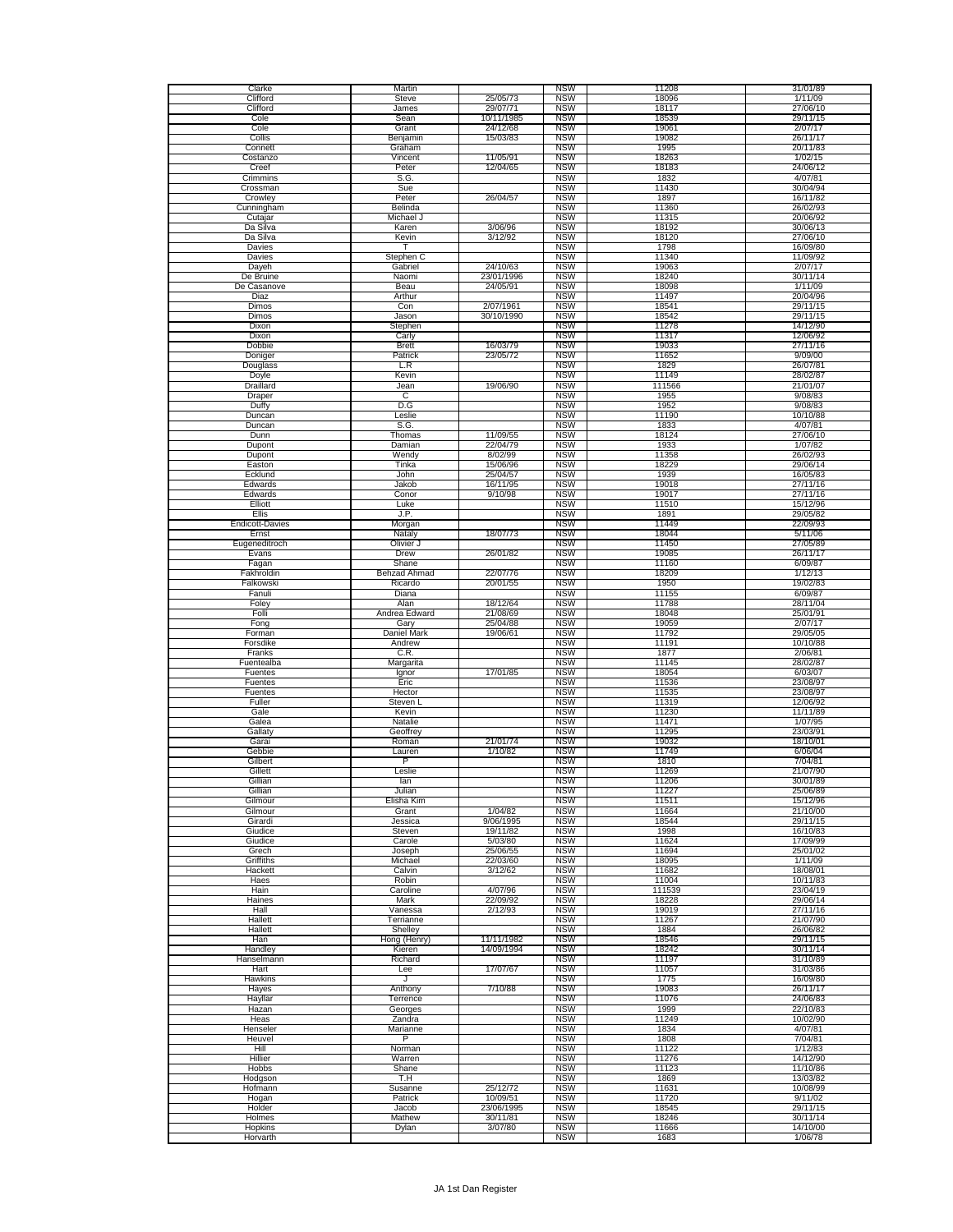| Howe                    |                          | 28/06/89   | <b>NSW</b> |                | 21/02/87            |
|-------------------------|--------------------------|------------|------------|----------------|---------------------|
|                         | Thomas                   |            |            | 11136          |                     |
| Humphrey                | Sean                     |            | <b>NSW</b> | 11339          | 11/09/92            |
| Huynh                   | Benny                    | 6/09/94    | <b>NSW</b> | 18181          | 24/06/12            |
| Illingworth             | <b>Clifford David</b>    | 2/04/66    | <b>NSW</b> | 18080          | 21/06/09            |
| <b>Ivers</b>            | Hayden                   | 9/12/96    | <b>NSW</b> | 18208          | 1/12/13             |
| Ivers                   | Robert                   |            | <b>NSW</b> | 11196          | 31/01/89            |
| James                   | Tania                    |            | <b>NSW</b> | 11296          | 23/03/91            |
| Janse de Jonge          | Xanne                    | 29/07/71   | <b>NSW</b> | 111527         | 24/11/18            |
| Johansson               | Stephen                  | 29/08/02   | <b>NSW</b> | 11695          | 25/01/02            |
| Johnson                 | Rhys                     | 12/09/88   | <b>NSW</b> | 18193          | 30/06/13            |
| Jolliffe                | Ronald                   |            | <b>NSW</b> | 11426          | 6/11/93             |
| Jones                   | Jeremy                   | 8/04/60    | <b>NSW</b> | 11632          | 10/08/99            |
| Jones                   | Stuart                   | 10/03/81   | <b>NSW</b> | 19062          | 2/07/17             |
| Jordan                  | David                    | 9/06/89    | <b>NSW</b> | 19008          | 3/07/16             |
| Josipovic               | Joseph                   |            | <b>NSW</b> | 11198          | 31/01/89            |
| Karlsen                 | Margrethe Wiiger         | 23/08/73   | <b>NSW</b> | 18047          | 28/11/92            |
| Karpcur                 | Azita                    | 3/07/83    | <b>NSW</b> | 18090          | 13/12/08            |
| Katz                    | Joshua                   | 29/12/97   | <b>NSW</b> | 18223          | 22/06/14            |
| Katz                    | Nathan                   | 17/01/95   | <b>NSW</b> | 18150          | 28/07/11            |
|                         |                          | 1/04/93    |            |                | 28/10/12            |
| Kearney                 | Padraic                  |            | <b>NSW</b> | 18194          |                     |
| Kearney                 | Phillip                  |            | <b>NSW</b> | 11605          | 28/11/98            |
| Kearns                  | Leonard                  |            | <b>NSW</b> | 11159          | 6/09/87             |
| Keating                 | Paul.W.                  |            | <b>NSW</b> | 1957           | 12/01/83            |
| Kelb                    | A.R                      |            | <b>NSW</b> | 1998           | 29/09/83            |
| Kelly                   | Patryk                   | 4/12/82    | <b>NSW</b> | 18097          | 1/11/09             |
| Kelly                   | Martin                   |            | <b>NSW</b> | 11491          | 22/07/95            |
| Kennedy                 | <b>Bryan</b>             |            | <b>NSW</b> | 11160          | 6/09/87             |
| Killick                 | W.S.                     |            | <b>NSW</b> | 1826           | 21/04/81            |
| Kirkman                 | Tina                     |            | <b>NSW</b> | 11201          | 30/01/88            |
| Kleynjan                | Pieter                   | 17/03/70   | <b>NSW</b> | 11752          | 6/06/04             |
| Klimiuk                 | Marcin                   |            | <b>NSW</b> | 11487          | 10/12/95            |
| Koenig                  | Kylie                    |            | <b>NSW</b> | 11419          | 11/12/93            |
| Koltai                  | Andras                   | 11/04/76   | <b>NSW</b> | 18072          | 2/12/07             |
| Kouros                  | Anthony                  | 5/07/1997  | <b>NSW</b> | 18226          | 22/06/14            |
| Kouros                  | Jordan                   | 5/07/1997  | <b>NSW</b> | 18227          | 22/06/14            |
| Kouros                  | Kosta                    | 13/08/95   | <b>NSW</b> | 18225          | 22/06/14            |
| Laidlaw                 | Charlie                  | 17/07/73   | <b>NSW</b> | 18081          | 21/06/09            |
| Landman                 |                          | 7/06/63    | <b>NSW</b> | 11187          | 12/09/88            |
|                         | Johnny                   | 23/08/61   |            |                |                     |
| Lappin                  | George                   |            | <b>NSW</b> | 18082          | 21/06/09            |
| Leadbeater              | Steven                   | 24/02/56   | <b>NSW</b> | 11791          | 28/11/04            |
| Leighton                | Dean                     |            | <b>NSW</b> | 11518          | 10/10/88            |
| Leighton                | Luke                     |            | <b>NSW</b> | 11534          | 23/08/97            |
| Leishman                | Cameron                  | 1/05/1997  | <b>NSW</b> | 18224          | 22/06/14            |
| Leslie                  | С                        |            | <b>NSW</b> | 1784           | 11/10/80            |
| Lester                  | Chandler                 |            | <b>NSW</b> | 11231          | 31/10/89            |
| Lewis                   | Kurt                     |            | <b>NSW</b> | 11196          | 31/01/89            |
| Lindsay                 | Tony                     |            | <b>NSW</b> | 18527          | 28/06/15            |
| Lindsay                 | Alexandra                | 10/07/00   | <b>NSW</b> | 111563         | 17/11/19            |
| Lipman                  | Mathew                   | 2/09/82    | <b>NSW</b> | 11198          | 31/01/89            |
| Locke-Sodhi             | Keller                   | 20/07/91   | <b>NSW</b> | 18119          | 27/06/10            |
| Luey                    | Anthony                  |            | <b>NSW</b> | 18084          | 28/09/08            |
| Luey                    | Michael                  | 22/08/86   | <b>NSW</b> | 11431          | 30/04/94            |
| Lynch                   | Sean                     | 12/05/64   | <b>NSW</b> | 11203          | 30/01/89            |
| Lynn                    | Stephen                  | 23/12/61   | <b>NSW</b> | 111567         | 19/03/85            |
| Mallawa Arachchige      | Ranil Karunarathne       | 25/04/80   | <b>NSW</b> | 11204          | 30/01/89            |
|                         |                          |            |            |                |                     |
|                         |                          |            |            |                |                     |
| Malone                  | Jessica                  | 27/11/86   | <b>NSW</b> | 11742          | 30/05/04            |
| Martin                  | R.G.A                    |            | <b>NSW</b> | 1994           | 20/11/83            |
| Mauger                  | Allen                    | 19/05/1967 | <b>NSW</b> | 18543          | 29/11/15            |
| Maurency                | Elizabeth                | 9/12/72    | <b>NSW</b> | 18247          | 30/11/14            |
| McBain                  | Adrian                   | 8/07/1993  | <b>NSW</b> | 18540          | 29/11/15            |
| McCarthy                | Kerry Ellen              |            | <b>NSW</b> | 11455          | 11/04/93            |
| McIndoe                 | Kyle                     |            | <b>NSW</b> | 18528          | 28/06/15            |
| McIndoe                 | Leon                     | 11/01/68   | <b>NSW</b> | 18083          | 21/06/09            |
| McIndoe                 | Amber                    | 4/12/96    | <b>NSW</b> | 18241          | 30/11/14            |
| McPherson               | Α                        |            | <b>NSW</b> | 1807           | 7/04/81             |
| Mealing                 | Roy.A                    |            | <b>NSW</b> | 1898           | 10/10/82            |
| Mearns                  | Richard N                |            | <b>NSW</b> | 11427          | 11/12/93            |
| Medbury                 | B.D                      |            | <b>NSW</b> | 11157          | 6/09/87             |
| Melham (nee Cunningham) | <b>Bridie</b>            | 26/01/75   | <b>NSW</b> | 111528         | 24/11/18            |
| Meyer                   | Amy                      | 19/09/91   | <b>NSW</b> | 18216          | 2/02/14             |
| Miles                   | William                  |            | <b>NSW</b> | 11204          | 30/01/89            |
| Miller                  | John A                   |            | <b>NSW</b> | 11357          | 31/12/92            |
| Miller                  | Sam                      | 17/09/46   | <b>NSW</b> | 11787          | 28/11/04            |
| Mithchell               | Α                        |            | <b>NSW</b> | 1786           | 17/10/81            |
| Moen                    | John                     | 16/12/78   | <b>NSW</b> | 11795          | 12/10/05            |
| Molloy                  | Jason                    | 8/11/80    | <b>NSW</b> | 111564         | 17/11/19            |
| Morgan                  | Gavin                    | 6/04/78    | <b>NSW</b> | 18149          | 30/06/11            |
|                         |                          |            |            |                |                     |
| Moulder                 | Rodney                   | 28/03/76   | <b>NSW</b> | 18077          | 28/09/08            |
| Muller                  | Irmgard                  |            | <b>NSW</b> | 11323          | 20/06/92            |
| Murphy                  | М<br>P                   |            | <b>NSW</b> | 1853           | 17/10/81            |
| Murphy                  |                          |            | <b>NSW</b> | 1781           | 26/08/80            |
| Murray                  | Russell                  | 14/05/66   | <b>NSW</b> | 11633          | 10/08/99            |
| Nakazaki                | Hirokazu                 | 9/04/70    | <b>NSW</b> | 111538         | 23/04/19            |
| Nakazaki                | Junpei                   | 4/497      | <b>NSW</b> | 19058          | 8/10/01             |
| Naylor                  | <b>Brian Roy</b>         |            | <b>NSW</b> | 11308          | 30/04/72            |
| Neale                   | Mandy S                  |            | <b>NSW</b> | 1981           | 29/09/83            |
| Newham                  | Alison                   | 16/9/83    | <b>NSW</b> | 11688          | 11/10/01            |
| Nichols                 | Terry M                  |            | <b>NSW</b> | 11476          | 1/04/95             |
| Nikolic                 | Uros                     | 28/08/00   | <b>NSW</b> | 19073          | 25/06/17            |
| Nolan                   | George                   |            | <b>NSW</b> | 11192          | 10/10/88            |
| Nolan                   | F                        |            | <b>NSW</b> | 1809           | 19/01/81            |
| Norbury                 | <b>B.J.</b>              |            | <b>NSW</b> | 11134          | 10/02/87            |
| O'Brien                 | J.A                      |            | <b>NSW</b> | 1889           | 29/05/82            |
| O'Neill                 | Craig John               | 23/12/78   | <b>NSW</b> | 18175          | 30/10/11            |
| Orlando                 | Emiliano Agustin         | 21/03/27   | <b>NSW</b> | 111541         | 23/04/19            |
| Paduch                  | Abigail                  | 16/01/00   | <b>NSW</b> | 111579         | 27/02/20            |
| Pearse                  | Russell                  | 7/07/82    | <b>NSW</b> | 11650          | 16/05/00            |
| Pejic                   | Jovan                    | 7/04/1986  | <b>NSW</b> | 11797          | 17/01/05            |
| Pejic                   | Nikola                   | 4/07/86    | <b>NSW</b> | 11798          | 17/01/06            |
| Perez                   | Veronica                 | 4/08/76    | <b>NSW</b> | 11750          | 6/06/04             |
| Perez                   | Paul Leo                 |            | <b>NSW</b> | 11432          | 30/04/94            |
| Peters                  | Michael                  |            | <b>NSW</b> | 1779           | 26/08/80            |
| Peters                  | Anthony                  |            | <b>NSW</b> | 1886           | 28/05/82            |
| Phillips                | Jason                    | 26/11/75   | <b>NSW</b> | 11267          | 21/07/90            |
|                         |                          |            | <b>NSW</b> |                |                     |
| Pirina<br>Pointer       | Ignatious<br>Christopher |            | <b>NSW</b> | 11219<br>11429 | 3/07/89<br>30/04/94 |
| Potter                  | D                        |            | <b>NSW</b> | 1787           | 11/10/80            |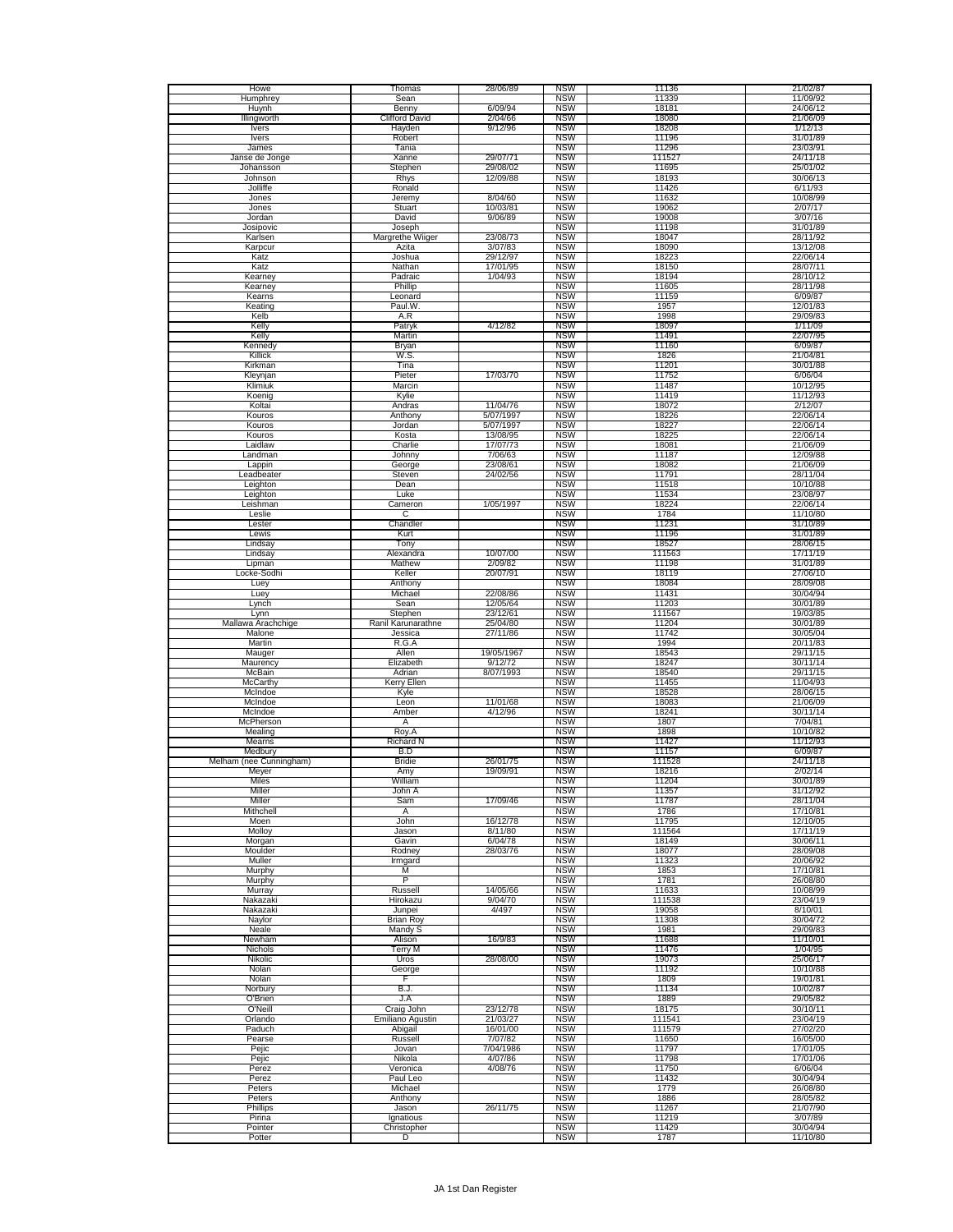| Pratt                    | Rebecca Sophia    |                        | <b>NSW</b>               | 113554         | 11/12/92             |
|--------------------------|-------------------|------------------------|--------------------------|----------------|----------------------|
| Radicevic                | Alexsandar        | 24/03/65               | <b>NSW</b>               | 11794          | 29/05/05             |
|                          |                   |                        |                          |                |                      |
| Raguz                    | Angela            |                        | <b>NSW</b>               | 11326          | 12/06/92             |
| Raguz                    | Jadranko          |                        | <b>NSW</b>               | 11277          | 15/12/90             |
| Ravell                   | SuliemanAhmad     | 16/08/74               | <b>NSW</b>               | 11805          | 13/03/05             |
| Redzeposki               | Baki              | 26/07/99               | <b>NSW</b>               | 19064          | 2/07/17              |
| Reedy                    | Esther            |                        | <b>NSW</b>               | 11280          | 6/11/89              |
| Reeves                   | R.G.              |                        | <b>NSW</b>               | 10000          | 19/11/82             |
| <b>Rehling Goncalves</b> | Rui Mauricio      | 1//3/81                | <b>NSW</b>               | 18547          | 29/11/15             |
| Reid                     | Phillip G         |                        | <b>NSW</b>               | 11354          | 11/12/92             |
| Reilly                   | Gerard            | 12/09/58               | <b>NSW</b>               | 11674          | 22/07/01             |
| Rice                     | Bradley           | 18/04/78               | <b>NSW</b>               | 11625          | 18/09/99             |
| Riches                   | Terry             |                        | <b>NSW</b>               | 11207          | 30/01/89             |
| Roach                    | Catherine         |                        | <b>NSW</b>               | 11289          | 31/03/91             |
| Roberts                  | Andrew            | 29/08/85               | <b>NSW</b>               | 18244          | 30/11/14             |
| Rojo                     | D                 |                        | <b>NSW</b>               | 11123          | 27/09/86             |
| Ross                     | Vic               | 9/01/41                | <b>NSW</b>               | 11693          | 25/01/02             |
| Rothe                    | Hans              | 29/04/84               | <b>NSW</b>               | 19015          | 27/11/16             |
| Rotzler                  | Rolf              | 23/06/56               | <b>NSW</b>               | 18049          | 7/11/87              |
| Rozic                    | Aldiano           | 24/03/94               | <b>NSW</b>               | 19084          | 26/11/17             |
| Rozic                    | Antonio           | 7/02/00                | <b>NSW</b>               | 111526         | 24/11/18             |
| Ryder                    | F.J.              |                        | <b>NSW</b>               | 1965           | 5/08/83              |
| Sadeli                   | Indra             | 4/09/94                | <b>NSW</b>               | 111503         | 1/07/18              |
| Schmidt                  | Alexander         | 10/08/01               | <b>NSW</b>               | 11689          | 11/10/01             |
| Schmidt                  | Andreas           |                        | <b>NSW</b>               | 11525          | 17/05/97             |
| Scott                    |                   |                        | <b>NSW</b>               | 11189          | 10/10/88             |
|                          | Sydney            | 17/08/99               | <b>NSW</b>               |                |                      |
| Scott                    | James             |                        |                          | 111565         | 17/11/19             |
| Sedkey                   | Sherif            | 2/09/74                | <b>NSW</b>               | 18232          | 28/10/13             |
| Sharpe                   | Alana             | 25/04/00               | <b>NSW</b>               | 11305          | 17/02/91             |
| Sharpe                   | Richard           | 23/07/71               | <b>NSW</b>               | 11306          | 16/12/91             |
| Sheean                   | Paul              | 5/07/81                | <b>NSW</b>               | 19086          | 26/11/17             |
| Sheehy                   | Leanne            |                        | <b>NSW</b>               | 11202          | 30/01/89             |
| Shepherd                 | Janelle           | 16/12/82               | <b>NSW</b>               | 11790          | 28/11/05             |
| Silva                    | Walter            |                        | <b>NSW</b>               | 11205          | 30/01/89             |
| Simmonds                 | Clive             | 24/04/66               | <b>NSW</b>               | 19014          | 27/11/16             |
| Simpson                  | Deborah           |                        | <b>NSW</b>               | 11512          | 15/12/96             |
| Skinner                  | Colin G           |                        | <b>NSW</b>               | 11353          | 11/12/92             |
| Slater                   | В                 |                        | <b>NSW</b>               | 1897           | 16/11/82             |
| Smalley                  | М                 |                        | <b>NSW</b>               | 1839           | 9/10/81              |
| Smith                    | D                 |                        | <b>NSW</b>               | 1799           | 11/10/80             |
| Spear                    | Thomas            |                        | <b>NSW</b>               | 11158          | 6/09/87              |
| Spillane                 | Keiran            |                        | <b>NSW</b>               | 11495          | 20/04/96             |
| Starling                 | John              |                        | <b>NSW</b>               | 1986           | 5/11/83              |
|                          |                   |                        | <b>NSW</b>               | 1900           |                      |
| Starre                   | R                 |                        |                          |                | 6/12/82<br>21/10/00  |
| Steel                    | Jeaneen           | 10/02/76               | <b>NSW</b>               | 11663          |                      |
| Stevens                  | J                 |                        | <b>NSW</b>               | 1788           | 10/10/80             |
| Stewart                  | Liam              | 17/09/99               | <b>NSW</b>               | 19016          | 27/11/16             |
| <b>Styles</b>            | K.F.              |                        | <b>NSW</b>               | 1942           | 1/05/83              |
| Sulovsky                 | Roman             | 7/10/65                | <b>NSW</b>               | 19007          | 3/07/16              |
| Sutton                   | Martin            | 24/03/79               | <b>NSW</b>               | 11626          | 19/09/99             |
| Takenaka                 | Nina              | 11/09/95               | <b>NSW</b>               | 18207          | 1/12/13              |
| Taylor                   | B.N.              |                        | <b>NSW</b>               | 1983           | 29/09/83             |
| Thompson                 | Benjamin          |                        | <b>NSW</b>               | 11513          | 15/12/96             |
| Tierney                  | Diana             |                        | <b>NSW</b>               | 11203          | 30/01/89             |
| Tini                     | Lidano D          |                        | <b>NSW</b>               | 11463          | 11/04/93             |
| Tivoli                   | Eoghn             | 13/01/80               | <b>NSW</b>               | 18231          | 22/06/14             |
| Topp                     | Stephanie         | 15/07/79               | <b>NSW</b>               | 11739          | 3/09/03              |
| Tough                    | L                 |                        | <b>NSW</b>               | 1941           | 16/03/83             |
| Trotter                  | Hannah            | 2/11/91                | <b>NSW</b>               | 18122          | 27/06/10             |
| Trusler                  | Gregory           |                        | <b>NSW</b>               | 11277          | 15/12/90             |
| Turner                   | Andrew            | 18/11/74               | <b>NSW</b>               | 18231          | 22/06/14             |
| Van Rooyen               | Wayne             | 11/01/81               | <b>NSW</b>               | 11656          | 26/02/00             |
| Vasquez                  | Jose Miguel       |                        | <b>NSW</b>               | 11473          | 1/07/95              |
| Veitch                   | В                 |                        | <b>NSW</b>               | 1789           | 11/10/80             |
| Vidal                    |                   | 1/02/74                |                          | 19057          | 26/12/91             |
|                          | Leonardo          | 8/11/84                | <b>NSW</b>               |                |                      |
| Volotovsky               | Sergey            |                        | <b>NSW</b>               | 1846           | 5/11/06              |
| Vukovich                 | Robert            | 29/05/98               | <b>NSW</b>               | 19006          | 3/07/16              |
| Waite<br>Wakefield       | Patrick           | 20/07/87               | <b>NSW</b>               | 18115          | 27/06/10             |
|                          | Keith             |                        | <b>NSW</b>               | 11283          | 31/03/91             |
| Waldmann                 | Daniel            | 25/02/88               | <b>NSW</b>               | 18089          | 13/12/08             |
| Walker                   | Craig             | 11/07/69               | <b>NSW</b>               | 18206          | 1/12/13              |
| Walsh                    | Greg              | 16/06/77               | <b>NSW</b>               | 18245          | 30/11/14             |
| Wang                     | Louis             | 2/02/74                |                          |                | 15/04/87             |
| Wares                    | Paul              |                        | <b>NSW</b>               | 11363          |                      |
| Watt                     |                   |                        | <b>NSW</b>               | 11307          | 2/04/91              |
|                          | F                 |                        | <b>NSW</b>               | 1948           | 19/03/83             |
| Westra                   | Hilbrandt         |                        | <b>NSW</b>               | 11330          | 20/06/92             |
| Weymark                  | Nicole            |                        | <b>NSW</b>               | 11367          | 15/02/90             |
| Whipp                    | S.W.              |                        | <b>NSW</b>               | 1888           | 29/05/82             |
| White                    | Thomas            | 14/02/79               | <b>NSW</b>               | 11369          | 15/05/88             |
| Whitfield                | S.G.              |                        | <b>NSW</b>               | 1890           | 29/05/82             |
| Wilking                  | R.E.              |                        | <b>NSW</b>               | 1964           | 28/05/83             |
| Williams                 | Peter             |                        | <b>NSW</b>               | 11293          | 23/03/91             |
| Williams                 | R                 |                        | <b>NSW</b>               | 1852           | 17/10/81             |
| Williams                 | Nathan Noel       | 13/02/76               | <b>NSW</b>               | 18182          | 24/06/12             |
| Wilson-Williams          | Anthony           |                        | <b>NSW</b>               | 11291          | 23/03/91             |
| Wink                     | Angelo            |                        | <b>NSW</b>               | 11268          | 21/07/90             |
| Wise                     | Carl              |                        | <b>NSW</b>               | 11054          | 10/10/87             |
| Withers                  | κ                 |                        | <b>NSW</b>               | 1850           | 17/10/81             |
| Wolley                   | Α                 |                        | <b>NSW</b>               | 1790           | 11/10/80             |
| Wong                     | Edward            |                        | <b>NSW</b>               | 11498          | 20/04/96             |
| Wood                     | Peter.R.          |                        | <b>NSW</b>               | 1939           | 16/05/83             |
|                          | Jonathan          | 7/10/71                | <b>NSW</b>               | 19060          | 2/07/17              |
| Wood<br>Woodward         | Paul              |                        | <b>NSW</b>               | 11147          | 28/02/87             |
|                          |                   |                        |                          |                |                      |
| Woolfe                   | Lavina            | 29/09/99<br>28/12/1995 | <b>NSW</b>               | 19065          | 2/07/17              |
| Wright                   | Heidi             |                        | <b>NSW</b>               | 18548          | 29/11/15             |
| Yi                       | Seung-Wun         | 29/08/77               | <b>NSW</b>               | 19034          | 24/02/99             |
| Yokoyama                 | Toshiyuki Liam    | 10/10/95               | <b>NSW</b>               | 11390          | 21/03/93             |
| Young                    | Dianne            | 28/10/49               | <b>NSW</b>               | 11623          | 18/09/99             |
| Young                    | Jake              | 14/01/90               | <b>NSW</b>               | 18116          | 27/06/10             |
| Young                    | James S           |                        | <b>NSW</b>               | 11132          | 12/06/92             |
| Yuen                     | Edmund            | 12/09/1972             | <b>NSW</b>               | 18549          | 29/11/15             |
| Zahra                    | Steven            | 6/03/96                | <b>NSW</b>               | 111529         | 24/11/18             |
| Zahra                    | James             | 26/06/1998             | <b>NSW</b>               | 18550          | 29/11/15             |
| Zammit                   | Kevin             | 4/03/1986              | <b>NSW</b>               | 18551          | 29/11/15             |
| Zammit                   | Daniel            | 8/08/84                | <b>NSW</b>               | 11726          | 16/03/03             |
| Zellner<br>Zellner       | Benjamin<br>Peter | 30/12/88<br>12/12/60   | <b>NSW</b><br><b>NSW</b> | 18076<br>11796 | 28/09/08<br>12/10/05 |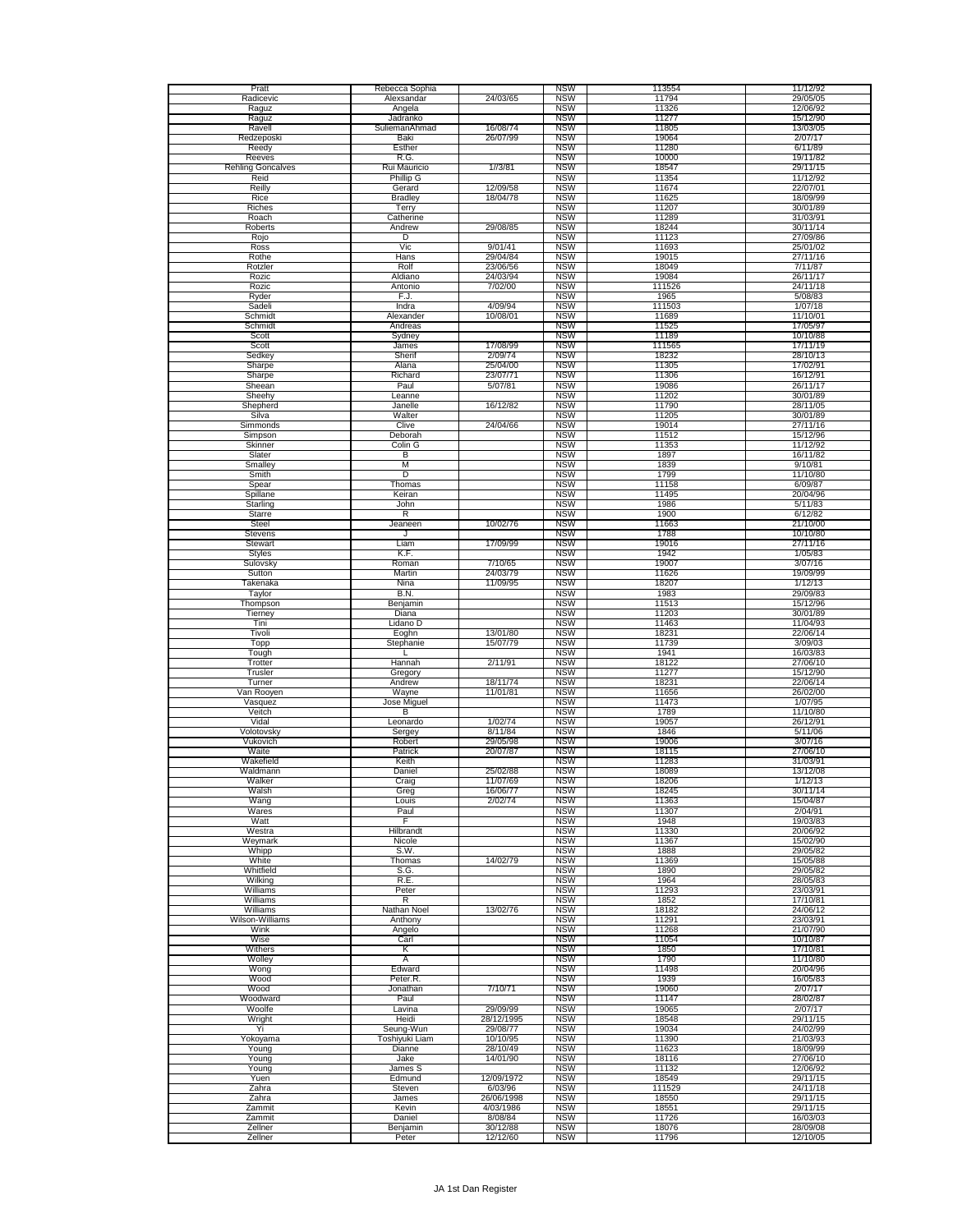| Zimmerman                     | Garry                  | 13/03/53              | <b>NSW</b>             | 11793           | 29/05/05             |
|-------------------------------|------------------------|-----------------------|------------------------|-----------------|----------------------|
| Zuvela                        | Jason                  | 20/08/88              | <b>NSW</b>             | 18121           | 27/06/10             |
| Zuydam<br>Adams               | Yvonne<br>Neville      |                       | <b>NSW</b><br>N1       | 1950<br>11413   | 19/02/83<br>18/04/92 |
| <b>Barnes</b>                 | Philip                 |                       | N <sub>1</sub>         | 11417           | 6/10/93              |
| Blackwell                     | Nicholas               | 21/06/1988            | NT                     | 11419           | 21/08/93             |
| Brown<br><b>Buckland</b>      | Greame                 | 31/07/58<br>14/06/52  | NT<br>N <sub>1</sub>   | 11419<br>11422  | 12/15/2006           |
| Bull                          | Anthony<br>Stephen     |                       | <b>NT</b>              | 11423           | 1/10/06<br>13/11/93  |
| Croucher                      | David                  |                       | <b>NT</b>              | 11424           | 2/04/88              |
| Dodt                          | Mark                   |                       | NT                     | 11425           | 11/12/93             |
| Farren<br>Fisher              | Michael<br>Emma        | 15/06/90              | NT<br>NT               | 11426<br>11427  | 6/11/93<br>11/12/93  |
| Hall                          | <b>Brock</b>           | 15/04/86              | NT                     | 11428           | 1/04/94              |
| Hemmings                      | J. J.                  |                       | <b>NT</b>              | 11428           | 17/06/94             |
| Hofman                        | Mark                   |                       | <b>NT</b>              | 11429           | 30/04/94<br>30/04/94 |
| Honsa<br>Hussey-Smith         | Alfred<br>William      | 14/11/80              | NT<br>N <sub>1</sub>   | 11430<br>11431  | 30/04/94             |
| Kelly                         | Stevie                 | 26/09/93              | ΝT                     | 11432           | 30/04/94             |
| King                          | Maxwell                |                       | ΝT                     | 11434           | 5/11/93              |
| LaPorte<br>Manning            | Andrew<br>Robert       |                       | NT<br>N <sub>1</sub>   | 11435<br>11438  | 24/10/93<br>24/10/93 |
| Moon                          | Timothy                | 30/06/72              | NT                     | 11439           | 24/10/93             |
| Moore                         | Sydney                 |                       | NT                     | 11441           | 5/03/94              |
| Pain                          | Karen<br>Josh          | 1/01/1973<br>11/07/89 | <b>NT</b><br><b>NT</b> | 11442<br>11443  | 15/02/94<br>6/02/94  |
| Phillips<br>Rigby             | Shane                  | 8/02/1996             | ΝT                     | 11445           | 6/02/94              |
| Rigby                         | Jack                   | 19/03/99              | ΝT                     | 11444           | 17/12/94             |
| Rynski                        | Richard                |                       | N1                     | 11448           | 13/11/94             |
| Rynski<br>Taylor              | Keith<br>Keiran        |                       | N1<br><b>NT</b>        | 11447<br>11449  | 1/02/95<br>22/09/93  |
| Warhurst                      | Corrine                | 18/04/67              | ΝT                     | 11450           | 27/05/89             |
| Wenc                          | E. M.                  |                       | <b>NT</b>              | 11451           | 14/11/93             |
| Wilson                        | lan                    |                       | <b>NT</b>              | 11452           | 8/01/94              |
| Albury<br>Andersen            | Daniel<br>Nathan       | 30/12/77<br>10/03/86  | QLD<br>QLD             | 11453<br>11744  | 25/08/94<br>7/01/04  |
| Anderson                      | Ole                    |                       | <b>QLD</b>             | 11310           | 18/06/83             |
| Anderson                      | Jeffrey                | 18/11/71              | QLD                    | 11457           | 27/07/94             |
| Anderson                      | Warren                 |                       | QLD                    | 11417           | 6/10/93              |
| Anjelkovic<br>Armstrong       | Srdjan<br>Dennis J     |                       | QLD<br>QLD             | 11558<br>1970   | 10/08/98<br>2/10/83  |
| Arscott                       | Catherine              | 31/05/82              | QLD                    | 18058           | 7/09/07              |
| Atley                         | Robert Akira           |                       | QLD                    | 11153           | 7/09/87              |
| Auld<br><b>Baines</b>         | Jamie D.<br>James H.   |                       | QLD<br>QLD             | 11442<br>11210  | 15/02/94<br>2/12/88  |
| <b>Bannah</b>                 | Janet                  |                       | QLD                    | 11559           | 28/11/98             |
| <b>Bannister</b>              | Scott                  | 3/11/73               | QLD                    | 19075           | 27/10/17             |
| Barker                        | Xavier                 | 3/01/79               | QLD                    | 18120           | 30/04/14             |
| <b>Barnes</b><br>Battino      | Dwight Gregory<br>John | 14/05/80              | QLD<br>QLD             | 18019<br>111576 | 12/04/06<br>16/12/19 |
| Baumeister                    | <b>Bastian</b>         | 11/02/91              | QLD                    | 18145           | 6/11/10              |
| Baumeister                    | Oliver                 | 11/02/91              | QLD                    | 18144           | 6/11/10              |
| Bawden                        | Keith                  | 27/10/73              | QLD                    | 11517           | 1/03/97              |
| Beeching<br>Bell              | <b>Brian</b><br>Andrew | 13/01/68<br>27/03/63  | QLD<br>QLD             | 11764<br>18509  | 4/05/05<br>1/12/15   |
| Bendall                       | Julie                  |                       | QLD                    | 11194           | 21/10/88             |
| Bertelsen                     | Leonard                |                       | QLD                    | 11186           | 14/09/88             |
| Bertelsen                     | Margaret               |                       | QLD                    | 11279           | 3/08/89              |
| Bertelsen<br><b>Berwick</b>   | Wayne k.<br>John       |                       | <b>QLD</b><br>QLD      | 11444<br>11261  | 17/12/94<br>17/08/82 |
| <b>Biggs</b>                  | B.                     |                       | QLD                    | 1415            | 18/08/95             |
| Bindley                       | B.                     |                       | QLD                    | 1471            | 10/06/71             |
| Blackie                       | Aaron<br>Jeffrey       | 7/04/92<br>8/07/80    | QLD<br>QLD             | 18103<br>111532 | 10/03/10<br>9/09/18  |
| Bouyer<br>Box                 | Andrew                 |                       | QLD                    | 11298           | 9/09/18              |
| <b>Brain</b>                  | Mitchell               | 20/03/99              | QLD                    | 19076           | 27/10/17             |
| <b>Brooker</b>                | Daryl J.               |                       | QLD                    | 11004           | 10/11/83             |
| Brueckner<br>Brundin          | J.<br>K. S             |                       | QLD<br>QLD             | 11496<br>1522   | 20/04/96<br>1/01/74  |
| Bruschi                       | G.                     |                       | QLD                    | 1677            | 27/03/78             |
| <b>Bucholz</b>                | Glen                   | 25/01/80              | QLD                    | 11724           | 20/01/78             |
| <b>Bucholz</b>                | Ray                    |                       | <b>QLD</b>             | 11539           | 4/12/96              |
| <b>Bucholz</b><br>Bulger      | Raymond C.<br>Lindsey  | 20/07/59              | QLD<br>QLD             | 11539<br>11735  | 4/12/96<br>20/12/03  |
| Bulger                        | Luke                   | 16/04/61              | QLD                    | 11774           | 2/12/05              |
| Bulger                        | Luke Adam              | 1/07/88               | QLD                    | 18102           | 20/03/10             |
| <b>Burlow</b><br><b>Burow</b> | B. J.<br>Don James     | 6/11/61               | QLD<br>QLD             | 11001<br>18253  | 28/10/83<br>23/11/14 |
| <b>Busato</b>                 | Alyssa                 | 2/08/01               | QLD                    | 111533          | 5/12/18              |
| <b>Bush</b>                   | Neville J.             |                       | QLD                    | 11211           | 2/12/88              |
| <b>Butcher</b>                | M. M.                  |                       | QLD                    | 1611            | 1/10/76              |
| Butterworth<br>Byrne          | Paul M.<br>Basil J.    |                       | QLD<br>QLD             | 11413<br>219    | 16/06/93<br>10/11/83 |
| Carlyon                       | Addison                | 27/11/87              | QLD                    | 18057           | 7/09/07              |
| Carrie                        | L.                     |                       | QLD                    | 1766            | 1/07/80              |
| Cartwright<br>Carver          | J.                     |                       | QLD<br>QLD             | 1630<br>11212   | 1/03/77<br>2/12/88   |
| Cauley                        | Derek C.<br>Glendon    | 22/04/69              | QLD                    | 11701           | 2/01/02              |
| Cauley                        | Harry                  | 23/03/97              | QLD                    | 18249           | 22/12/88             |
| Chiffoleau                    | Gwenael J.             |                       | QLD                    | 11447           | 1/02/95              |
| Cifuentes<br>Cifuentes        | Kevin<br>Luke          | 13/09/77              | <b>QLD</b><br>QLD      | 11301<br>11734  | 25/05/03<br>25/05/03 |
| Clancy-Jones                  | J. P.                  |                       | <b>QLD</b>             | 1924            | 17/03/83             |
| Close                         | Robert                 | 27/05/69              | QLD                    | 18088           | 17/10/09             |
| Collins                       | Garry S.               |                       | <b>QLD</b>             | 11333           | 12/04/92             |
| Condoleon<br>Conisbee         | George<br>Robert       |                       | QLD<br>QLD             | 11032<br>11474  | 31/03/86<br>25/03/94 |
| Conran                        | Carl                   |                       | QLD                    | 11084           | 1/07/86              |
| Conran                        | Emily                  | 2/04/97               | QLD                    | 19072           | 2/12/17              |
| Cook                          | Joshua                 | 17/10/84              | QLD<br>QLD             | 11723<br>11076  | 20/05/03<br>24/06/83 |
| Costa<br>Couniham             | Michael<br>Т.          |                       | QLD                    | 1470            | 1/02/71              |
| Cozen                         | G.                     |                       | QLD                    | 1682            | 1/06/78              |
| Crapp                         | Howard                 |                       | QLD                    | 11300           | 12/01/91             |
| Croton<br>Croton              | Tabitha<br>Sharon      | 20/02/95<br>28/01/82  | QLD<br>QLD             | 18188<br>11736  | 16/06/12<br>20/12/03 |
| Cutmore                       | Elliott                | 6/12/96               | QLD                    | 111572          | 16/12/19             |
|                               |                        |                       |                        |                 |                      |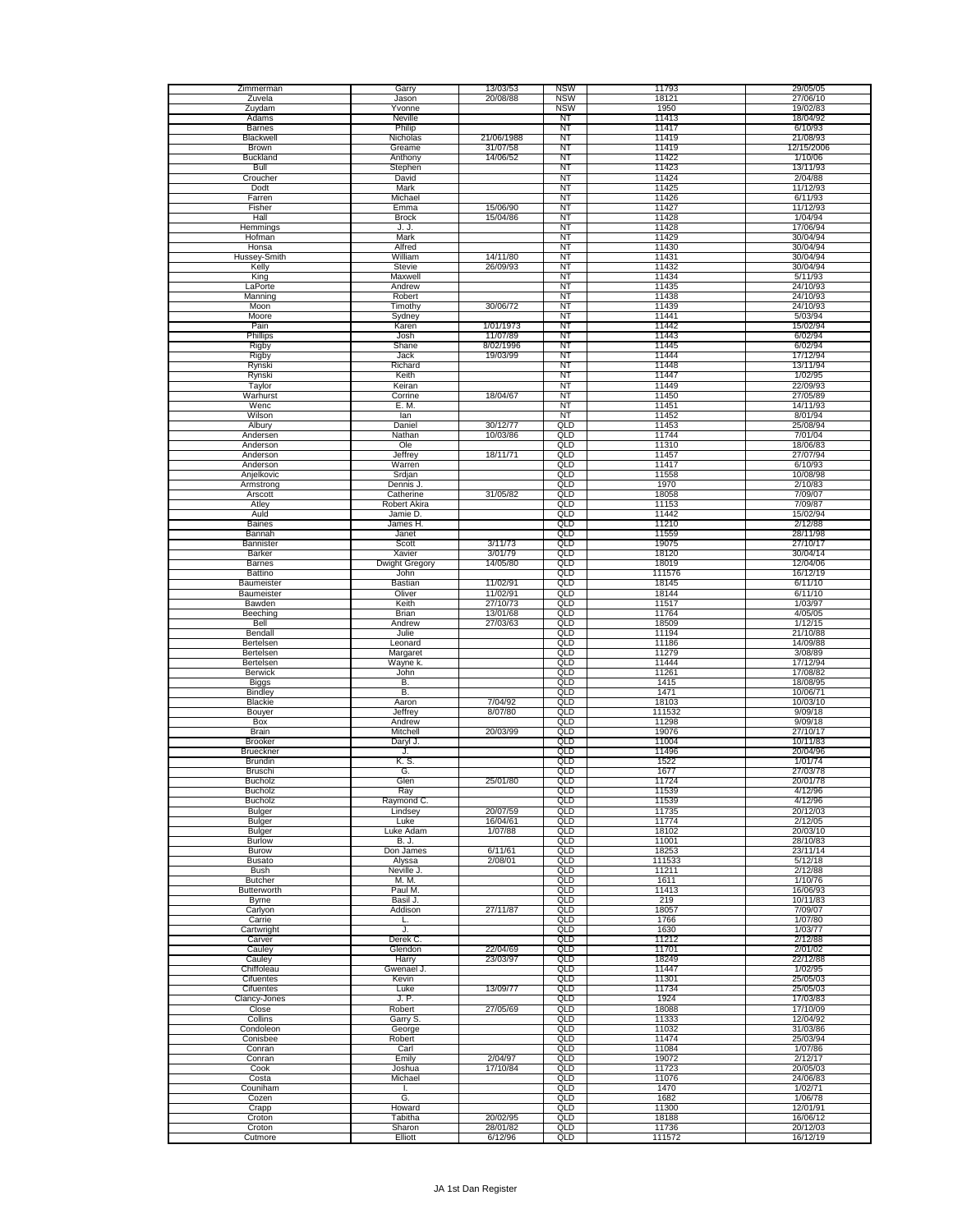|                   | Josh                     | 1/10/90   | QLD        | 18066  | 7/07/08  |
|-------------------|--------------------------|-----------|------------|--------|----------|
| Dahl              |                          |           |            |        |          |
| Dahl              | Simone                   | 16/09/88  | QLD        | 18055  | 9/07/07  |
| Dauphinet         | Ι.                       |           | QLD        | 1750   | 1/03/80  |
| Davis             | L. A.                    |           | QLD        | 11061  | 1/07/79  |
| Day               | Robin                    | 2/12/56   | QLD        | 11732  | 23/11/03 |
| Day               | Tiffany                  | 1/02/90   | QLD        | 18055  | 9/07/07  |
| De Brincat        | Paul                     | 29/01/76  | QLD        | 19073  | 2/12/17  |
| De Brincat        | Joseph                   | 1/05/74   | QLD        | 111556 | 23/10/19 |
| De Farias         | Marcelo                  | 5/12/1970 | QLD        | 18239  | 27/09/14 |
| De Pinto          | Dean Michael             |           | QLD        | 11316  | 12/04/92 |
|                   |                          |           |            |        |          |
| D'Ekanaike        | Bryan                    |           | QLD        | 11195  | 12/11/88 |
| Dennis            | Sophia                   | 2/09/76   | QLD        | 18065  | 26/05/05 |
| Dickins           | Daina                    | 7/05/89   | QLD        | 18020  | 4/12/06  |
| Dinte             | Hayden Craig             | 13/08/71  | QLD        | 11702  | 30/07/02 |
| Dobinson          | K. I.                    |           | QLD        | 1569   | 1/04/73  |
| Doherty           | John                     |           | QLD        | 11218  | 19/02/89 |
| Drummond          | Vivien                   | 2/06/62   | QLD        | 11762  | 19/02/89 |
| Duggan            | Α.                       |           | QLD        | 1925   | 12/02/83 |
| Dunstan           | Campbell                 | 17/11/48  | QLD        | 18069  | 11/05/09 |
| Early             | N. L.                    |           | QLD        | 1926   | 15/02/83 |
| Early             | Paul                     | 11/05/76  | QLD        | 11775  | 2/10/05  |
| Early             | R.                       |           | QLD        | 1778   | 26/08/80 |
|                   | N.                       |           | QLD        | 1612   | 1/10/76  |
| East              |                          |           |            |        |          |
| Eckart            | Jon                      | 6/02/59   | QLD        | 11750  | 13/12/03 |
| Edgar             | David                    | 16/06/52  | QLD        | 18177  | 6/12/98  |
| Eiffe             | Rory                     | 10/04/97  | QLD        | 18508  | 1/12/15  |
| Eiffe             | <b>Brian</b>             | 11/08/63  | QLD        | 111534 | 5/12/18  |
| Ellerington       | S.                       |           | QLD        | 11125  | 30/08/86 |
| Fiedler           | Rainer                   |           | QLD        | 11176  | 17/03/88 |
| Findlay           | L.                       |           | QLD        | 1740   | 1/02/80  |
| Finn              | David                    |           | QLD        | 11299  | 1/12/90  |
| Ford              | Morgan                   | 14/04/79  | QLD        | 11644  | 28/04/99 |
| Fourro            | Κ.                       |           | QLD        | 1414   | 1/04/70  |
| Frost             | Kacie                    | 3/07/90   | QLD        | 18159  | 27/09/11 |
| Garvey            |                          |           | QLD        | 18146  |          |
|                   | Denis George             | 27/01/63  |            |        | 6/11/10  |
| Gavin             | Jason                    |           | QLD        | 11303  | 2/12/90  |
| Geary             | Renate                   |           | QLD        | 11488  | 22/11/95 |
| Gemmell           | William A                |           | QLD        | 1613   | 5/05/75  |
| Gemmell           | A.                       |           | QLD        | 1691   | 1/09/78  |
| Gibson            | <b>Gilbert Frederick</b> | 21/09/49  | QLD        | 11759  | 19/12/04 |
| Gilbert           | R.                       |           | QLD        | 11043  | 26/11/83 |
| Ging              | Gwyneth                  |           | QLD        | 11515  | 17/09/99 |
| Goldsworthy       | Α.                       |           | QLD        | 1741   | 1/02/80  |
| Gollan            | D.                       |           | QLD        | 1737   | 1/11/79  |
| Goodall           | David                    | 25/08/59  | QLD        | 11731  | 29/11/86 |
| Grace             | D.                       |           | QLD        | 11132  | 29/11/86 |
|                   | Ε.                       |           | QLD        | 1742   | 1/02/80  |
| Gregory           |                          |           |            |        |          |
| Griffin           | A. J.                    |           | QLD        | 1928   | 27/03/83 |
| Griffiths         | B.                       |           | QLD        | 1642   | 1/01/72  |
| Groshens          | Marc                     |           | QLD        | 111311 | 1/01/72  |
| Hackwood          | C.                       |           | QLD        | 11062  | 1/07/85  |
| Haggerty          | Chris                    | 17/07/79  | QLD        | 111509 | 20/06/18 |
| Hall              | Christopher              | 15/03/76  | QLD        | 18013  | 27/03/98 |
| Hall              | Michael C.               |           | QLD        | 11334  | 25/07/92 |
|                   |                          |           |            |        |          |
|                   |                          |           |            |        |          |
| Halpin            | Т.                       |           | QLD        | 1624   | 1/07/76  |
| Hand              | J. P.                    |           | QLD        | 1718   | 10/01/79 |
| Hanranan          | G. J.                    |           | QLD        | 11140  | 30/01/87 |
| <b>Harris</b>     | J. F.                    |           | QLD        | 1570   | 1/05/75  |
| Harris            | R. J.                    |           | QLD        | 11122  | 1/12/83  |
| Harrison          | Adrian                   | 20/04/83  | QLD        | 18021  | 4/12/06  |
| Hart              | P.                       |           | QLD        | 1615   | 1/12/75  |
| Harumi Moromizato | Karine                   | 26/04/86  | QLD        | 11644  | 28/04/99 |
| Harvey            | J. C.                    |           | QLD        | 1837   | 11/09/81 |
| Hesketh           | Alan                     | 20/02/61  | QLD        | 11765  | 5/04/05  |
| Hickman           | J.                       |           | QLD        | 11101  | 1/07/86  |
| Hicks             | S.                       |           | QLD        | 1679   | 1/03/78  |
| Hill              | Michael                  | 30/06/69  | QLD        | 11768  | 18/07/05 |
| HILLS             | Ivan                     | 28/11/75  | QLD        | 18255  | 23/11/14 |
| Hills             | Elizabeth                | 22/02/79  | QLD        | 111575 | 16/12/19 |
|                   |                          |           |            |        |          |
| Hocken            | M. A.                    |           | QLD        | 1943   | 2/07/83  |
| Hoogland          | Ari                      | 24/07/91  | QLD        | 111555 | 23/10/19 |
| Hopps             | Gary                     |           | QLD        | 11220  | 1/03/89  |
| Horsfall          | Peter                    | 30//05/72 | QLD        | 18142  | 22/01/11 |
| Hughes            | P. A.                    |           | QLD        | 1836   | 7/09/81  |
| Ing               | Geummeng                 | 8/06/64   | QLD        | 11766  | 5/04/05  |
| Irvine            | M. D.                    |           | QLD        | 11656  | 26/02/00 |
| Jamieson          | P. J.                    |           | QLD        | 1895   | 7/01/81  |
| Jarmin            | V.                       |           | QLD        | 1498   | 1/04/73  |
| Jeha              | N.                       |           | QLD        | 11139  | 31/10/87 |
| Jenkinson         | Natalie                  | 18/11/76  | QLD        | 11641  | 3/01/00  |
| Jones             | Luke                     | 3/06/91   | QLD        | 11661  | 14/10/00 |
| Karjalainen       | Jesse                    | 8/01/99   | QLD        | 19078  | 27/10/17 |
| Kato              | Shinya                   |           | QLD        | 11604  | 13/03/98 |
| Kaya              | Erhan A.                 |           | QLD        | 11604  | 13/03/98 |
| Keary             | R.                       |           | QLD        | 1930   | 11/03/83 |
| Kelly             | Kiarn                    | 7/02/88   | QLD        | 18070  | 11/05/09 |
| Kelly             | P. J. A.                 |           | QLD        | 1931   | 7/03/83  |
|                   |                          |           | QLD        | 1944   |          |
| Keys              | D. R.                    |           |            |        | 22/04/83 |
| Kimeklis          | Teagan                   | 11/01/97  | QLD        | 18251  | 30/11/14 |
| King              | Sam                      | 18/11/96  | QLD        | 18250  | 22/12/14 |
| Kinstler          | Susana Cristina          | 1/12/78   | <b>QLD</b> | 18160  | 27/09/11 |
| Kinstler          | Matthew                  | 18/04/72  | QLD        | 18158  | 27/09/11 |
| Kopp              | J.                       |           | QLD        | 1641   | 1/01/74  |
| Lacey             | David John               | 9/09/62   | QLD        | 11810  | 15/01/06 |
| L'Barrow          | D. D.                    |           | QLD        | 1945   | 22/04/83 |
| Lee               | Roland Arthur            |           | QLD        | 18022  | 3/12/06  |
| Leigh             | lan                      | 24/12/53  | QLD        | 18174  | 20/01/12 |
| Lewis             | Trevor                   | 19/08/81  | QLD        | 18023  | 4/12/06  |
| Logan             | K. N.                    |           | QLD        | 1455   | 1/05/71  |
| Lowe              | lan                      | 9/10/61   | QLD        | 18073  | 20/08/08 |
| Malick            | Neil Michael             |           | QLD        | 11441  | 5/03/94  |
| Manu              | Sam                      | 29/09/76  | QLD        | 18140  | 9/10/10  |
| Marney            | Thomas                   | 1/06/51   | QLD        | 11683  | 9/10/01  |
| Marsden           | Toni                     | 14/04/75  | QLD        | 18200  | 2/10/13  |
| Martin            | <b>Robert Akira</b>      |           | QLD        | 11508  | 12/09/00 |
| Maude             | G.                       |           | QLD        | 1684   | 1/06/84  |
| McConnell         | Matthew                  | 23/01/78  | QLD        | 11757  | 10/12/04 |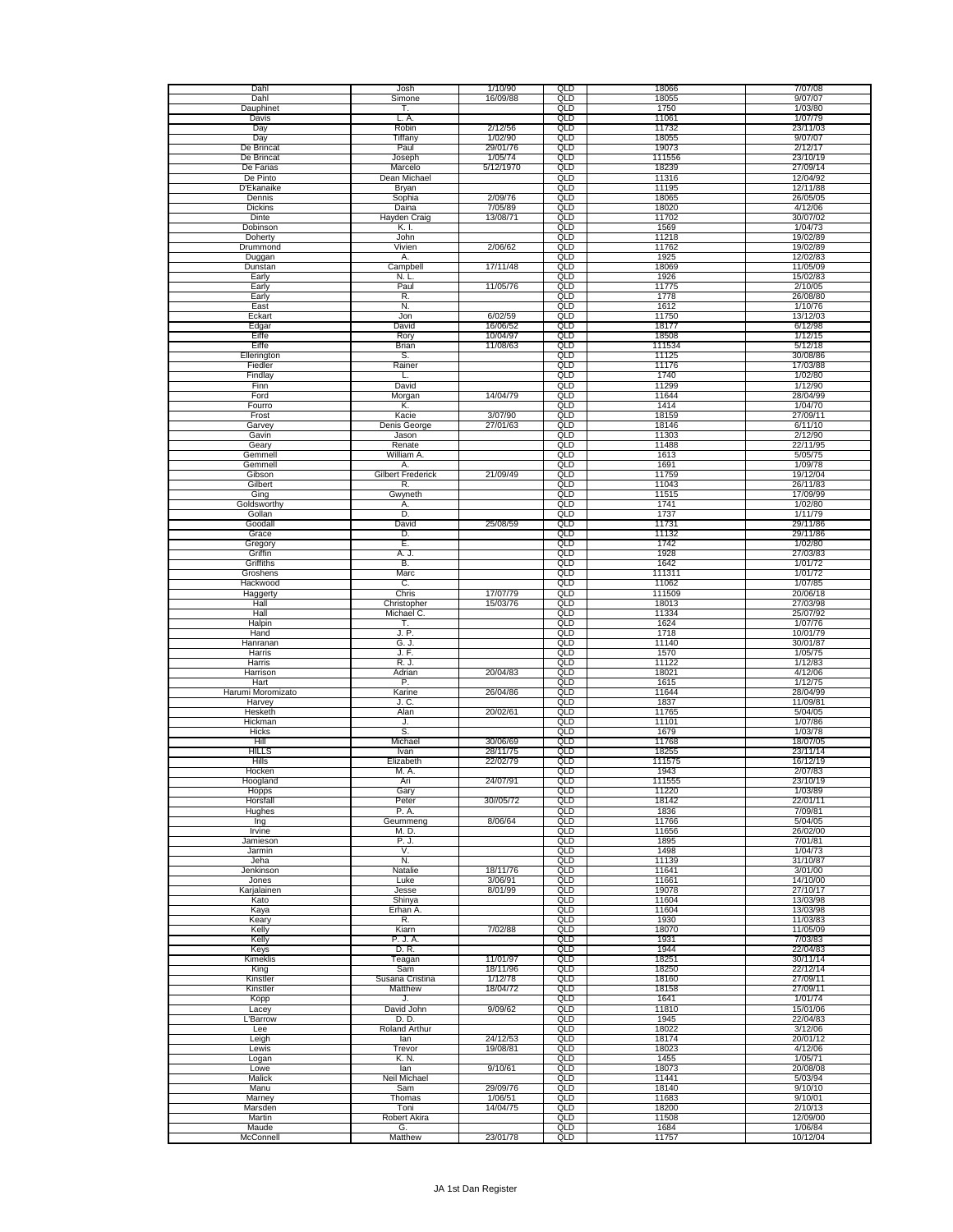| McDonald       | Noah                 | 6/08/95  | QLD        | 18189  | 21/06/12   |
|----------------|----------------------|----------|------------|--------|------------|
| McDonnell      | Jeffrey              |          | QLD        | 11521  | 11/10/01   |
| McDonnell      | Todd                 | 15/12/82 | QLD        | 11777  | 2/10/05    |
| McDoughall     | J. S.                |          | QLD        | 11127  | 21/02/86   |
| McIntosh       | David James          | 1/08/89  | QLD        | 18024  | 4/12/06    |
| McKenzie       | Kenneth              |          | QLD        | 11223  | 8/04/89    |
| McKenzie       | Myles                | 16/04/89 | QLD        | 19048  | 3/06/17    |
| McLoughlin     | John                 |          | QLD        | 11335  | 21/06/92   |
| McLoughlin     | Anthony              |          | QLD        | 11501  | 25/01/02   |
| McMahaon       | <b>B.W.</b>          |          | <b>QLD</b> | 111313 | 5/11/88    |
| McNab          |                      |          | QLD        | 11478  | 1/07/95    |
|                | Emil Norman          |          |            |        |            |
| Mears          | Dale                 | 1/08/83  | QLD        | 111554 | 23/10/19   |
| Medill         | Anne                 |          | QLD        | 11700  | 20/04/02   |
| Merchant       | D.                   |          | QLD        | 1626   | 1/05/77    |
| Merrett        | Paul                 | 1/04/66  | QLD        | 111530 | 8/12/18    |
| Michaelis      | <b>Michelle Kay</b>  |          | QLD        | 11336  | 28/06/92   |
| Miles          | P. G.                |          | QLD        | 1946   | 13/04/83   |
| Mills          | P.                   |          | QLD        | 11083  | 1/07/86    |
| Minnes         | K. W.                |          | QLD        | 1932   | 4/03/83    |
| Mirabito       | Jake                 | 8/05/94  | QLD        | 18187  | 20/06/12   |
| Mitchell       | Timothy              | 6/06/77  | QLD        | 18198  | 19/06/13   |
| Mole           | S. L.                |          | QLD        | 1933   | 1/07/82    |
| Moll           | John                 | 3/09/34  | QLD        | 11758  | 20/02/05   |
| Mosqueda       | F rank               |          | QLD        | 11280  | 6/11/89    |
| Moy            | P.                   |          | QLD        | 1702   | 1/01/79    |
| Mulhall        | Craig                | 3/11/81  | QLD        | 11687  | 11/02/01   |
| Mullany        | V. E.                |          | QLD        | 1717   | 1/11/79    |
| Munday         | Stanley              |          | QLD        | 1.509  | 5/10/73    |
| Murphy         | Sebastian            | 15/11/90 | QLD        | 111507 | 5/12/15    |
| Musch          | N.                   |          | QLD        | 1489   | 1/10/72    |
| Muspratt       | G. L                 |          | QLD        | 1903   | 30/10/82   |
| Naylor         | lan                  | 25/04/47 | QLD        | 11643  | 29/01/00   |
| Newman         | Francis              | 30/08/01 | QLD        | 111552 | 24/09/19   |
| Noble          | Timothy              | 17/08/66 | QLD        | 11684  | 8/04/01    |
| Norris         | Reece                | 13/10/71 | QLD        | 18025  | 2/12/06    |
|                | Julie                |          | QLD        | 11668  | 10/07/00   |
| O'Callaghan    |                      | 7/05/67  |            |        |            |
| O'Dell         | S.                   |          | QLD        | 1627   | 10/07/00   |
| Odempsey       | Mark                 | 6/07/64  | QLD        | 18143  | 22/01/11   |
| O'Dwyer        | Kevin F.             |          | QLD        | 1591   | 1/03/76    |
| O'Gorman       | Michael              |          | QLD        | 11549  | 17/10/94   |
| Okunowski      | Z. J.                |          | QLD        | 11725  | 23/11/03   |
| Palmer         | Wayne Lee Richard    | 9/10/74  | QLD        | 18026  | 3/12/26    |
| Parke          | Stuart               | 23/02/72 | QLD        | 18234  | 10/10/14   |
| Paz Landim Jnr | Lorivaldo            | 10/07/76 | QLD        | 111508 | 20/06/18   |
| Pena           | Eliu                 | 27/11/76 | QLD        | 18254  | 15/04/11   |
| Perrois        | Aurelien             |          | QLD        | 19035  | 15/10/16   |
| Phillips       | Anthony              |          | QLD        | 11008  | 22/07/03   |
| Platten        | <b>Brenton R</b>     |          | QLD        | 11460  | 14/10/94   |
| Player         | Evan                 | 22/08/75 | QLD        | 11731  | 23/11/03   |
| Polke          | Todd                 | 3/09/83  | QLD        | 11778  | 2/10/05    |
| Polles         | Dyonn                | 4/12/79  | QLD        | 18027  | 2/12/06    |
| Porter         | Trevor               | 30/06/64 | QLD        | 11756  | 30/06/64   |
| Powell         | Andrew Vivian        | 19/09/52 | QLD        | 18199  | 27/08/95   |
| Powell         | Grace                |          | QLD        | 11485  | 18/08/95   |
|                |                      |          |            |        |            |
| Rabbitt        | C.                   |          | QLD        | 1633   | 1/03/77    |
| Rasmussen      | Anna-Maree           | 1/06/68  | QLD        | 18197  | 19/06/13   |
| Rath           | Wain Greg            |          | QLD        | 11351  | 25/10/92   |
| Rayner         | Chloe                | 18/09/96 | QLD        | 18252  | 7/01/15    |
| Reeves         | Paul                 | 3/03/66  | QLD        | 11766  | 5/04/05    |
| Reimers        | J.                   |          | QLD        | 1618   | 1/07/76    |
| Revnolds       | Jay                  | 7/09/83  | QLD        | 11722  | 30/05/03   |
| Rickards       | <b>Brent</b>         | 17/05/86 | QLD        | 111531 | 10/10/18   |
| Risdale        | M. L.                |          | QLD        | 1904   | 3/10/82    |
| Robinson       | John                 | 2/10/88  | QLD        | 18190  | 1/12/12    |
| Robinson       | Bradley              | 23/10/66 | QLD        | 11683  | 9/10/01    |
| Roff           | B. J.                |          | QLD        | 11124  | 7/01/72    |
| Roland         | R. S.                |          | QLD        | 1997   | 10/12/72   |
| Rossiter       | Graeme               |          | QLD        | 11302  | 29/07/88   |
| Russell        | David                | 27/02/84 | QLD        | 19066  | 5/08/17    |
| Ryan           | Edward               |          | QLD        | 1487   | 11/07/04   |
| Ryder          | Kristie-Anne         | 9/03/90  | QLD        | 18056  | 9/07/07    |
| Sagacio        | Jeff                 | 2/03/77  | QLD        | 18121  | 30/04/14   |
| Schwenke       | <b>Roslyn Pmay</b>   |          | QLD        | 11484  | 18/08/95   |
| Scott          | Derek                | 21/04/73 | <b>QLD</b> | 18017  | 11/11/06   |
| Scott          | Johnaton David       | 21/11/88 | QLD        | 18068  | 8/07/88    |
| Soper- Dyer    | Jonathan             | 30/08/89 | QLD        | 111577 | 29/10/19   |
| Spencer        | Tracey               |          | QLD        | 1993   | 7/10/83    |
| Stackpool      | J.                   |          | QLD        | 1752   | 1/03/80    |
| Steger         | Damien               | 1/04/88  | QLD        | 111537 | 3/04/19    |
| Stewart        | С.                   |          | QLD        | 1680   | 7/03/78    |
| Stewart        | Edwin                | 5/10/72  | QLD        | 19067  | 26/10/07   |
| Stratton       | Matthew              | 4/07/80  | QLD        | 18028  | 4/12/06    |
| Stuart         | Luke                 | 23/12/85 | QLD        | 11776  | 2/10/05    |
| Sullivan       | William              |          | QLD        | 11173  | 2/02/88    |
| Sumner         | L. R.                |          | QLD        | 11165  | 23/10/05   |
| Swalwell       |                      | 9/07/85  | QLD        | 11779  | 2/10/05    |
|                | Christopher          |          | QLD        |        |            |
| Swalwell       | Ryan                 | 14/02/83 |            | 11773  | 2/10/05    |
| Tate           | Melissa              | 13/07/83 | QLD        | 19077  | 27/10/17   |
| Tauchmann      | Manfred              | 7/01/48  | QLD        | 11760  | 10/11/97   |
| Taylor         | John                 | 13/06/79 | QLD        | 111573 | 16/12/19   |
| Taylor         | Charisma             | 31/01/01 | QLD        | 111574 | 16/12/19   |
| Taylor-Byrnes  | Alex                 | 11/01/01 | <b>QLD</b> | 111536 | 8/12/18    |
| Temesi         | Sebastian            | 24/04/90 | <b>QLD</b> | 11772  | 1/11/01    |
| Terkelsen      | Rohan                | 9/09/84  | QLD        | 11733  | 16/18/2004 |
| Thompson       | Charmaine            |          | QLD        | 11500  | 2/10/05    |
| Tobin          | Mark                 | 22/11/95 | <b>QLD</b> | 18201  | 2/10/13    |
| Tobin          | Michael              | 9/02/92  | QLD        | 18101  | 10/03/10   |
| Todd           | Α.                   |          | QLD        | 1699   | 1/03/79    |
| Tolley         | Ι.                   |          | <b>QLD</b> | 1762   | 1/05/80    |
| Tubman         | G.                   |          | QLD        | 1705   | 1/05/80    |
| Turner         | Lance                |          | QLD        | 11464  | 2/12/93    |
| Tysoe          | J.                   |          | QLD        | 1632   | 1/03/76    |
| Valaibulu      | Sairusi              | 12/01/97 | QLD        | 111553 | 23/10/19   |
| Venn           | <b>Clinton Darin</b> | 7/07/91  | QLD        | 18068  | 11/05/09   |
| Verdin         | Edwin                |          | QLD        | 11187  | 12/09/88   |
| Voncina        | Dylan                | 21/05/97 | QLD        | 18233  | 14/09/14   |
| Wahl           | Jerome Gregory       | 3/01/81  | <b>QLD</b> | 18141  | 9/10/10    |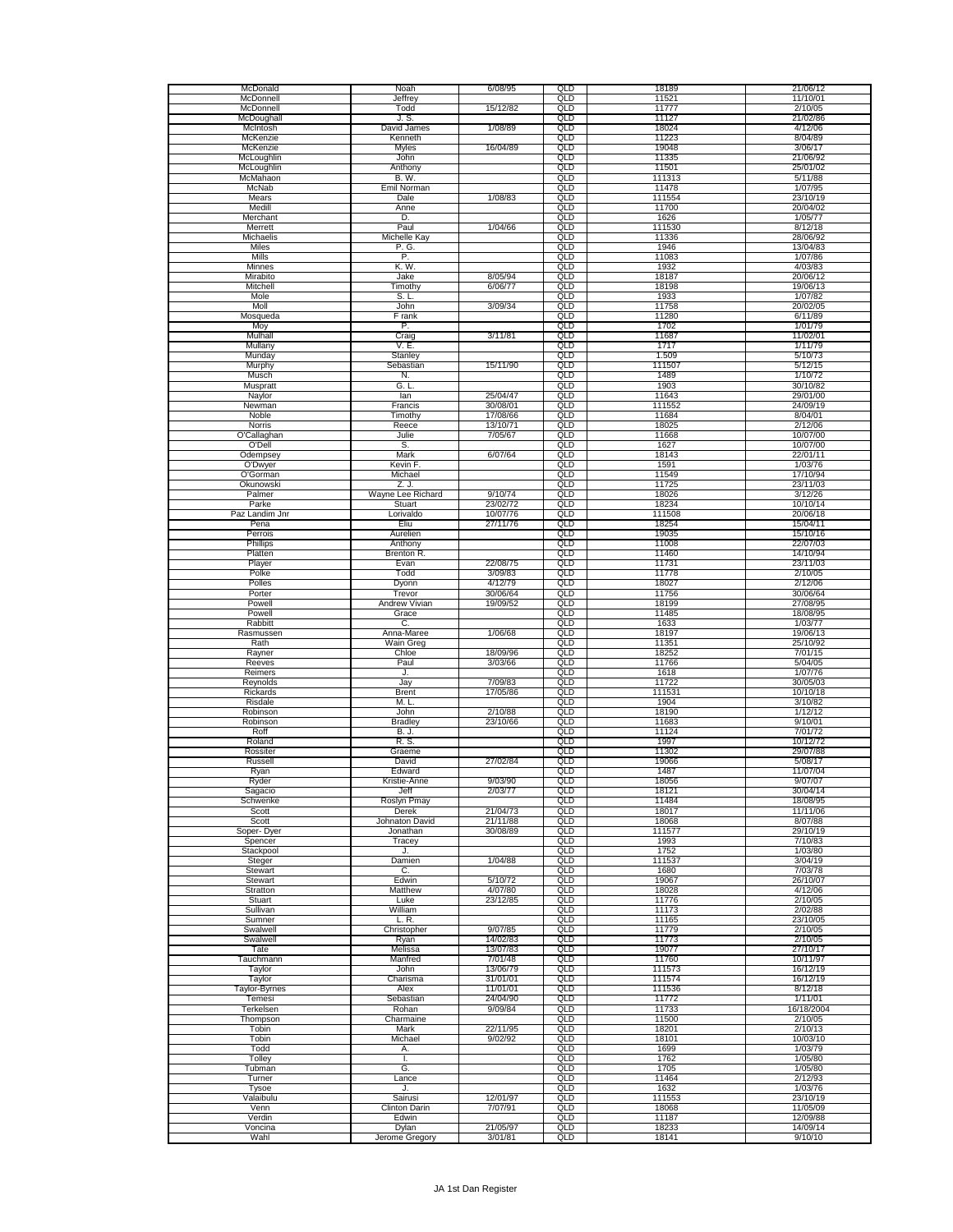| Wain                               | L. A.                                |                      | QLD                    | 11123          | 11/10/10             |
|------------------------------------|--------------------------------------|----------------------|------------------------|----------------|----------------------|
| Walker                             | lan                                  | 27/12/67             | QLD                    | 18202          | 13/10/13             |
| Walsh                              | L.                                   |                      | QLD                    | 1517           | 1/05/75              |
| Watanabe                           | Ryota                                | 5/07/91              | QLD                    | 19049          | 3/06/17              |
| Wogan                              | Gareth                               | 19/01/80             | QLD                    | 19036          | 15/10/16             |
| Wool                               | D. J.                                |                      | QLD                    | 11138          | 21/02/87             |
| Wright<br>Wright                   | Ellen<br>Norika                      | 8/08/98<br>30/06/00  | QLD<br>QLD             | 18248<br>19037 | 30/11/14<br>15/10/13 |
| Adams                              | Clifford                             |                      | SA                     | 1474           | 26/02/72             |
| Adams                              | Tom                                  | 8/06/66              | SA                     | 11667          | 26/11/00             |
| Ager                               | Mathew                               | 10/04/82             | SA                     | 18196          | 11/05/03             |
| Alber                              | Christian                            | 3/10/88              | SA                     | 111506         | 20/05/18             |
| Alexander                          | Michelle K                           | 23/05/72             | SA                     | 11338          | 15/11/92             |
| Anderson                           | Graham                               | 28/09/63             | SΑ                     | 18064          | 13/12/08             |
| Anderson<br>Andrewartha            | Kevin John<br>Jake                   | 6/02/35<br>24/12/84  | SA<br>SA               | 11236<br>18110 | 18/12/88<br>13/12/08 |
| Andrews                            | Reginald                             |                      | <b>SA</b>              | 1448           | 5/02/68              |
| Asperti                            | Mark                                 | 2/04/69              | SA                     | 18037          | 17/12/06             |
| Attewell                           | Colin                                |                      | SA                     | 11243          | 15/10/89             |
| Bagshaw                            | Pamela <sub>F</sub>                  | 6/04/1943            | SA                     | 1623           | 2/03/77              |
| Ballard                            | Neil Maxwell                         | 5/03/39              | SA                     | 1573           | 1/11/59              |
| <b>Barks</b>                       | Courtney                             | 12/01/94             | SA                     | 18168          | 29/10/11             |
| <b>Barks</b><br><b>Barks</b>       | Michael<br>Anthony                   | 21/09/95<br>21/06/64 | SA<br>SA               | 18210<br>11103 | 26/10/13<br>23/02/86 |
| <b>Baust</b>                       | Craig                                |                      | SA                     | 1966           | 25/09/83             |
| Beeching                           | Brian                                | 13/01/68             | SA                     | 11764          | 5/04/05              |
| Benitez                            | Salvador                             |                      | SA                     | 1534           | 12/09/74             |
| Blanch                             | <b>Neil David</b>                    | 2/12/63              | SA                     | 11319          | 10/11/91             |
| <b>Blows</b>                       | Jeffrey                              |                      | SA                     | 11239          | 19/02/89             |
| <b>Blows</b>                       | Jeffrey                              | 9/07/56              | SΑ                     | 11239          | 19/02/89             |
| <b>Bogg</b><br>Bradbury            | John<br>Stacey                       |                      | SA<br>SA               | 11805<br>19010 | 13/03/05<br>21/03/10 |
| Bradley                            | John. F                              | 22/12/38             | <b>SA</b>              | 1524           | 2/09/93              |
| <b>Britten-Jones</b>               | David                                | 18/09/75             | SA                     | 18053          | 25/03/07             |
| <b>Brown</b>                       | Steven                               | 4/04/86              | SA                     | 11761          | 19/12/04             |
| <b>Brown</b>                       | Greame                               | 30/11/59             | SA                     | 11783          | 18/12/05             |
| Bugg                               | <b>John Charles</b>                  | 3/07/69              | SA                     | 11306          | 16/12/90             |
| <b>Burch</b>                       | Sophie                               | 29/03/95             | SA                     | 19050          | 24/06/17             |
| <b>Burch</b><br><b>Burgess</b>     | Martin<br>Erin                       | 12/04/59<br>15/11/83 | SA<br><b>SA</b>        | 19039<br>18506 | 6/12/17<br>21/11/15  |
| Burghartswieser                    | Christian                            | 8/07/83              | <b>SA</b>              | 18111          | 12/12/09             |
| Burr                               | Nathan                               | 6/09/71              | <b>SA</b>              | 19047          | 20/05/17             |
| <b>Buttler</b>                     | Keith                                |                      | SA                     | 11187          | 27/09/87             |
| Cannon                             | J. P.                                |                      | SA                     | 11136          | 21/02/87             |
| Chester                            | Golria                               | 5/05/45              | SA                     | 1552           | 20/04/75             |
| Chester                            | Oliver                               | 2/02/39              | SA                     | 1472           | 26/02/72             |
| Chester-Trethowan<br>Chester-Frahn | Chelisa Marie<br>Sara Lee            | 6/01/73<br>13/05/70  | SA<br>SA               | 11530<br>11713 | 15/06/97<br>15/12/02 |
| Childs                             | Yvette                               |                      | SA                     | 11252          | 23/06/88             |
| Childs                             | Suzanne                              |                      | SA                     | 11240          | 19/02/89             |
| Chirgwin                           | James                                | 21/05/88             | SA                     | 18099          | 20/03/10             |
| Colliver                           | Edwin                                | 12/03/55             | SA                     | 11692          | 19/12/01             |
| Colliver                           | <b>Edwin Stoutly</b>                 | 3/12/95              | SA                     | 2740           | 5/04/05              |
| Cooke<br>Cooper                    | <b>Geoffrey Robert</b><br>Stephen J. | 9/08/47              | SA<br>SA               | 1688<br>11803  | 3/09/78<br>11/08/92  |
| Corben                             | Ben                                  | 13/04/1990           | SA                     | 18196          | 1/08/15              |
| Craker                             | <b>Grant Allen</b>                   | 10/08/52             | SA                     | 1689           | 18/11/75             |
| Crosby                             | L. E.                                |                      | SA                     | 1858           | 17/10/81             |
| Cullen                             | Gary                                 | 10/07/1965           | SA                     | 18197          | 1/08/15              |
| Cunningham                         | Andrew                               |                      | SA                     | 11185          | 3/09/78              |
| Curran                             | Karelyn                              | 30/05/52             | SΑ                     | 11671          | 26/11/00             |
| Cusick<br>Dale                     | Peter<br>Melanie S.                  | 20/12/61             | SA<br>SA               | 18038<br>11448 | 17/12/06<br>13/11/94 |
| Dale                               | <b>Christine Arlette</b>             | 14/04/70             | SA                     | 11305          | 17/02/91             |
| Dalhaus                            | Otto                                 |                      | SA                     | 11100          | 23/02/86             |
| Daly                               | <b>Niel Francis</b>                  | 14/12/60             | SA                     | 11104          | 23/02/86             |
| Dawson                             | Matthew                              |                      | <b>SA</b>              | 11531          | 15/06/97             |
| Dawson                             | Leslie Jack                          | 18/08/22             | SA                     | 1553           | 20/04/75             |
| Drummond<br>Drummond               | Vivien<br>Ray                        | 2/06/62              | SA<br>SA               | 11762<br>11251 | 19/12/04<br>15/07/90 |
| Drummond                           | Jo-Anne Lydia                        | 3/04/63              | SA                     | 11071          | 8/09/85              |
| Drummond                           | Michael William                      | 28/06/65             | SA                     | 11070          | 8/09/85              |
| Drummond                           | <b>Percival Frederick</b>            | 29/06/42             | SA                     | 1777           | 24/08/80             |
| Ehlers                             | Η.                                   |                      | SA                     | 11236          | 16/10/88             |
| Engel                              | Chelisa                              |                      | SA                     | 11530          | 15/06/97             |
| Fraser<br>Freeman                  | Perry<br>Matthew                     | 21/02/91<br>27/02/94 | SA<br>SA               | 19022<br>18505 | 3/02/16<br>21/11/15  |
| Freeman                            | Nathan                               | 28/01/90             | SA                     | 18508          | 25/10/15             |
| Freeman                            | Kevin John                           | 19/05/59             | SA                     | 1606           | 7/11/76              |
| Freeman                            | William Richard                      | 9/10/33              | SA                     | 1519           | 23/02/74             |
| Fung                               | Chi Lam                              | 9/10/66              | SA                     | 18212          | 26/10/13             |
| Furler                             | Janet K.                             |                      | SA                     | 11424          | 12/11/93             |
| Gale<br>Gillies                    | Heino<br>Christopher                 | 7/05/75              | SA<br>SA               | 18041<br>18507 | 17/12/06<br>21/11/15 |
| Goh                                | David Hee Boon                       | 2/10/42              | SA                     | 11031          | 9/09/84              |
| Gordon                             | David                                | 25/08/61             | SA                     | 18039          | 17/12/06             |
| Gray                               | Glynn Joan                           | 7/12/42              | SA                     | 1666           | 12/02/78             |
| Green                              | Kelly (Teresa)                       | 7/08/35              | SA                     | 1624           | 2/03/77              |
| Hall                               | Leonard                              | 8/06/76              | SA                     | 11691          | 9/12/01              |
| Hansberry                          | Judith                               | 31/05/52             | SA                     | 1438<br>6032   | 8/01/71<br>26/11/00  |
| Headland<br>Headland               | Michael<br>Ronald                    | 21/05/50<br>28/05/49 | <b>SA</b><br><b>SA</b> | 1911           | 13/02/83             |
| Hedrick                            | Claude                               | 8/10/41              | SA                     | 1910           | 13/02/83             |
| Hesketh                            | Alan                                 | 20/02/61             | <b>SA</b>              | 11765          | 5/04/05              |
| Hesketh                            | Sean                                 | 4/01/90              | SA                     | 19045          | 20/05/17             |
| Hoad                               | Leslie Dean                          |                      | <b>SA</b>              | 111507         | 13/09/96             |
| Hoeard                             | Luke                                 |                      | SA                     | 18048          | 25/01/91             |
| Hol<br>Hol Jnr                     | Ingrid<br>Hans                       | 12/10/60<br>10/11/58 | SA<br>SA               | 1658<br>1657   | 11/12/77<br>23/10/77 |
| Hollaway                           |                                      | 5/09/58              | SA                     | 1744           | 10/02/80             |
|                                    |                                      |                      | SA                     | 1437           | 8/01/71              |
|                                    | John Baird                           |                      |                        |                |                      |
| Holzer<br>Horsfall                 | Christa<br>Alan                      |                      | SA                     | 1667           | 12/02/78             |
| Howard                             | Luke                                 | 1/09/92              | SA                     | 18171          | 29/10/11             |
| Howarth                            | Luke Ronald                          |                      | SA                     | 11348          | 14/11/92             |
| Hunter                             | Sarah                                | 1/07/87              | SA                     | 11782          | 18/12/05             |
| Huppatz<br>Hustig                  | Peter Robert<br>Alistair             | 24/01/67<br>17/09/85 | SA<br>SA               | 11129<br>11799 | 28/09/86<br>22/01/03 |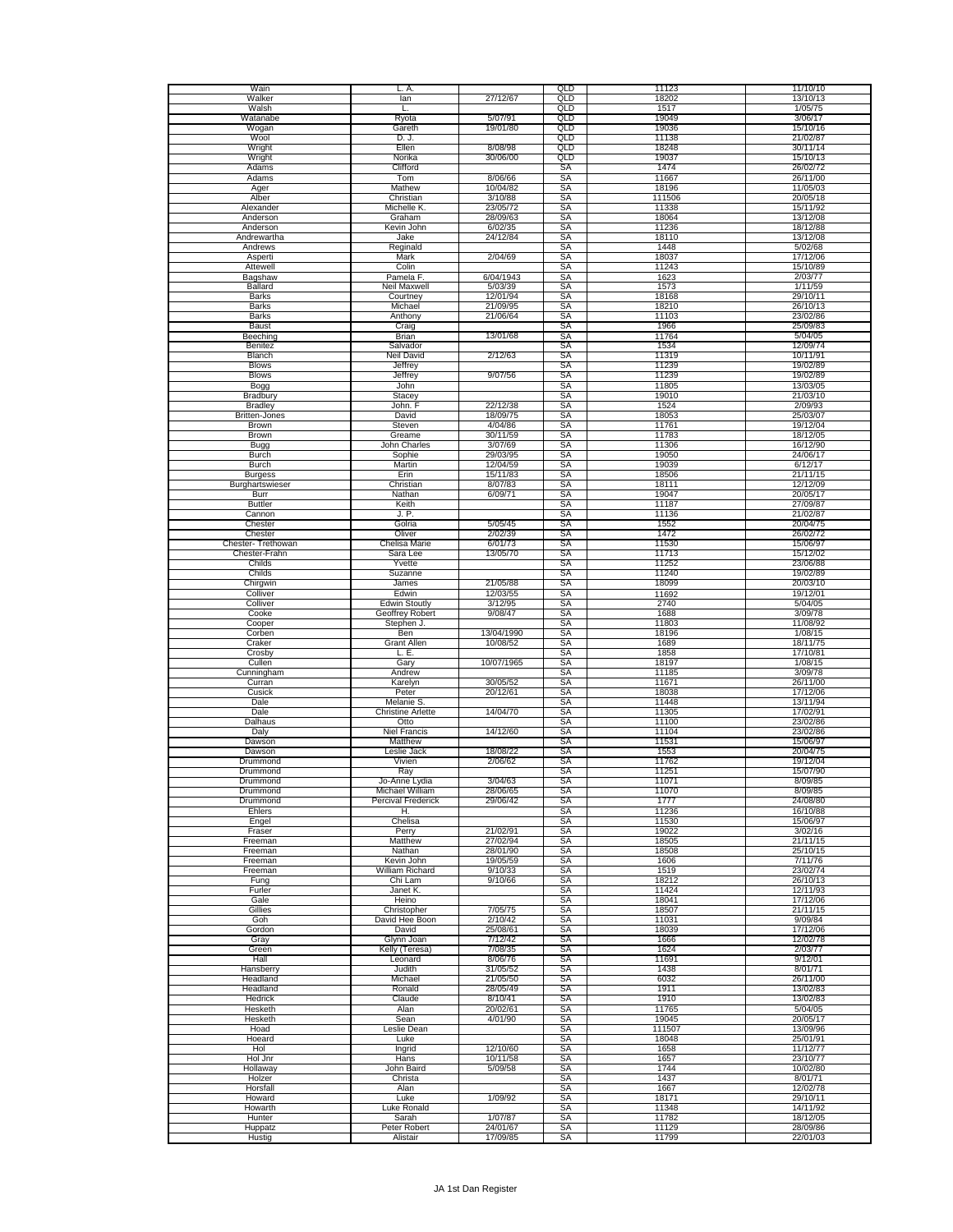| Ing<br>James         | Geumbou                             | 11/04/86             | SA              | 19051          | 26/11/08             |
|----------------------|-------------------------------------|----------------------|-----------------|----------------|----------------------|
|                      | lan                                 |                      | SA              | 11182          | 19/03/88             |
| Jarrett              | Colin                               | 28/02/47             | SA              | 19011          | 30/06/08             |
| Jenkins              | William                             | 24/05/90             | SA              | 18100          | 20/03/10             |
| Johnson              | Neville                             |                      | SA              | 1211           | 16/03/68             |
| Johnson              | Stanley                             |                      | SA              | 1445           | 20/02/71             |
| Jones                | Judith Anne                         |                      | SA              | 11494          | 12/11/95             |
| Jong                 | Peter                               | 24/12/84             | SA              | 18195          | 11/05/13             |
| Kameniar             | Paul                                | 9/10/69              | SA              | 11238          | 18/12/88             |
| Kari                 | <b>Jason Troy</b>                   | 24/12/72             | SA              | 18057          | 7/09/07              |
| Kellens              | Hans Lambert                        | 1/04/52              | SA              | 1712           | 17/10/79             |
| Kelly                | Patrick                             |                      | SA              | 11506          | 13/09/96             |
| Kittel<br>Knox       | Maxwell John<br>Kevin William       | 26/05/36<br>9/09/59  | <b>SA</b><br>SA | 1609<br>11010  | 13/02/77<br>25/09/83 |
| Koltai               | Andrea                              |                      | SA              | 11396          | 21/02/93             |
| Kowalski             | Bartosz                             | 27/09/86             | SA              | 18040          | 17/12/06             |
| Kschammer            | Damien                              | 1/04/73              | SA              | 11324          | 18/01/92             |
| Kschammer            | <b>Heather Mary</b>                 | 17/09/47             | SA              | 11097          | 21/12/85             |
| Lackerstein          | D.                                  |                      | SA              | 11137          | 21/02/87             |
| Lee                  | Anthony Alan                        | 31/07/67             | SA              | 11327          | 18/01/92             |
| Leighton             | Luke                                |                      | SA              | 11534          | 23/08/97             |
| Leslie               | lan                                 |                      | SA              | 1475           | 26/02/72             |
| Lester               | Terrence Raymond                    | 14/03/33             | SA              | 11108          | 23/02/86             |
| Lewis                | Richard                             | 28/08/93             | SΑ              | 111561         | 30/11/19             |
| Li                   | Wai Hang Philip                     | 23/12/78             | SA              | 18132          | 24/10/10             |
| Lieneman             | Marucs                              |                      | SA              | 1457           | 26/08/71             |
| Lim                  | Chong Han                           | 15/11/82             | SA              | 18061          | 15/12/07             |
| Luke<br>Lukic        | Leighton<br>M.                      |                      | SA<br>SA        | 18062<br>1802  | 27/01/08<br>8/02/81  |
| Macdonald            | Carolyn                             | 20/11/52             | SA              | 11784          | 18/12/05             |
| Macdonald            | David lan                           | 19/01/53             | SA              | 1476           | 26/09/72             |
| Mardero              | Allessandro                         | 19/06/42             | SA              | 1523           | 2/09/73              |
| Martino              | David                               | 23/07/63             | SA              | 18063          | 9/06/08              |
| McMahon              | Michael                             | 13/10/48             | SA              | 1745           | 10/02/80             |
| McPhee               | Andrew Richard                      | 10/10/52             | SA              | 11069          | 8/09/85              |
| Megson               | Adam                                | 11/07/73             | SA              | 11715          | 15/12/02             |
| Merett               | David John                          | 26/01/46             | SA              | 18065          | 13/12/08             |
| Merrett              | Dave                                | 26/01/64             | <b>SA</b>       | 18065          | 13/12/08             |
| Mifsud               | Joseph Adrian                       | 31/01/54             | SA              | 1706           | 1/06/79              |
| Millar               | Grant                               | 28/01/83             | SA              | 11785          | 18/12/05             |
| Miller               | Marc                                | 16/08/67             | SA              | 11714          | 15/12/02             |
| Mines                | Graham Colin                        | 1/04/63              | SA              | 1803           | 8/02/81              |
| Mines                | <b>Maxwell Sainsbury</b>            | 24/07/38             | SA              | 1668           | 12/02/78             |
| <b>Mines</b>         | Paul Geoffrey                       | 27/09/60             | SA              | 11011          | 25/09/83             |
| Mitrovic             | Danijel                             | 29/04/86             | SA              | 111505         | 20/05/18             |
| Montgomery           | Richard                             | 23/03/72             | SA<br>SA        | 18066<br>11242 | 8/07/08              |
| Muller               | Otto                                | 6/05/32              | SA              | 1659           | 18/06/89<br>23/10/77 |
| Murphy<br>Newman     | Joseph<br>Stephen                   | 18/11/86             | SΑ              | 111560         | 30/11/19             |
| Nguyen               | Long                                | 13/01/92             | SA              | 18067          | 8/07/08              |
| Nguyen               | Duy Dang                            | 27/07/95             | SA              | 111558         | 30/11/19             |
| Nicholson            | <b>Bruce Linsay</b>                 | 1/11/53              | SA              | 1478           | 26/08/72             |
| Nixon                | Alex Martin                         | 14/01/86             | SA              | 18067          | 27/03/09             |
| Noonan               | Tony                                | 30/06/72             | SΑ              | 18068          | 8/07/88              |
| <b>Okkes</b>         | Christian Arthur                    | 1/12/47              | SA              | 1441           | 28/06/70             |
| O'Shaughnessy        | Leigh                               | 14/11/77             | SA              | 11672          | 26/11/00             |
| Ou                   | Shimin                              | 26/04/84             | SA              | 111578         | 30/11/19             |
| Overton              | Mark                                | 22/04/62             | SA              | 11801          | 26/03/06             |
| Pacini               | Paul                                | 2/02/63              | SA              | 18041          | 17/12/06             |
| Peachey              | Michael                             | 5/06/78              | SA              | 18131          | 24/10/10             |
| Pearce               | Ronald                              | 9/09/74              | SA              | 11622          | 2/05/99              |
| Pearce               | Christine                           |                      | SA              | 18070          | 11/05/09             |
| Pearce               | Robert Alan                         | 4/12/60              | SA              | 1746           | 10/02/80             |
|                      |                                     |                      |                 |                |                      |
| Penn                 | <b>Mark Stewart</b>                 | 10/10/73             | SA              | 11337          | 15/11/92             |
| Potter               | Barbara                             |                      | SA              | 11244          | 15/10/89             |
| Pounsett             | Shane McDonough                     | 1/04/55              | SA              | 1608           | 7/11/76              |
| Power                | Sean Robert                         | 5/07/51              | SA              | 1909           | 13/02/83             |
| Pring                | <b>Brenton Richard</b>              | 13/10/64             | SΑ              | 11105<br>11106 | 23/02/86             |
| Pring                | <b>Gregory Michael</b>              | 30/03/66<br>31/07/33 | SA              | 1800           | 23/02/86             |
| Purcell<br>Putnins   | Frank<br>Talis                      | 24/01/83             | SA<br>SΑ        | 11741          | 8/02/81<br>13/04/03  |
| Quitadamo            | Anna Maria                          |                      | SA              | 11245          | 15/10/88             |
| Reeves               | Paul                                | 3/03/66              | SA              | 11767          | 5/04/05              |
| Richer               | Toby                                | 1/09/79              | SA              | 18075          | 15/05/11             |
| Roccisano            | Dante                               | 3/07/49              | SA              | 19052          | 23/06/17             |
| Roccisano            | Ricky                               | 19/09/87             | SA              | 19023          | 26/10/13             |
| Rodgers              | <b>Brett</b>                        |                      | SA              | 1747           | 10/02/80             |
| Rogers               | Shane                               | 15/12/71             | SA              | 18133          | 24/10/10             |
| Ross                 | Peter                               |                      | SA              | 11552          | 16/11/97             |
| Saunders             | John                                | 31/03/77             | SA              | 18133          | 29/10/11             |
| Scamardella          | Michael                             | 20/07/93             | SA              | 18081          | 21/06/09             |
| Shepherd<br>Sheridan | M. A.<br>Casey                      | 4/06/91              | SA<br>SΑ        | 11168<br>19021 | 27/09/87<br>3/12/16  |
| Simmonds             | Paul Charles                        | 26/12/52             | SA              | 1629           | 12/02/78             |
| Simmonds             | Chames                              |                      | SA              | 1669           | 12/02/1978           |
| Skanes               | Mark                                | 9/08/62              | SA              | 18084          | 28/09/08             |
| Smales               | Phillipson                          | 17/11/38             | SA              | 1501           | 31/03/73             |
| Smith                | Chris                               |                      | SA              | 1473           | 26/02/72             |
| Smith                | Maureen                             |                      | SA              | 1422           | 19/05/70             |
| Smith                | Pauline June                        | 19/06/45             | SA              | 1554           | 20/04/75             |
| Smith                | Tom                                 | 13/04/73             | SA              | 1748           | 10/02/80             |
| Southworth           | Colin James                         | 9/03/53              | SA              | 1690           | 3/09/78              |
| Spice                | Gregory Theo                        | 29/09/65             | SA              | 11107          | 23/02/86             |
| Sprules              | James                               | 28/06/77             | SA              | 111559         | 30/11/19             |
| Strong               | Erin                                | 7/10/90              | <b>SA</b>       | 18213          | 26/10/13             |
| Tamblyn              | William                             | 25/02/78             | SA              | 11669          | 26/11/00             |
| Thompson             | Sussan Marie                        | 11/01/49             | SA              | 1551           | 20/04/75             |
| Toden<br>Toden       | Shusuke<br>Yoshiya                  | 5/07/80<br>18/04/83  | SA<br>SA        | 18042<br>18061 | 17/12/06<br>3/12/07  |
| Tran                 | <b>Binh</b>                         | 1/01/77              | SA              | 111557         | 30/11/19             |
| Trethowan            | Chad                                | 3/07/75              | SA              | 11670          | 26/11/00             |
| Trinh                | Amy                                 | 9/05/93              | SA              | 19040          | 29/10/16             |
| Turnbull SNR         | Keiran                              | 23/02/64             | SA              | 11748          | 28/03/04             |
| Van Den Berg         | C.                                  | 27/02/87             | SA              | 11802          | 6/12/03              |
| Van Gelder           | Hans                                | 29/10/54             | SA              | 11325          | 18/01/92             |
| Vaughan<br>Vaughan   | Francis<br><b>Francis Alexander</b> | 1/01/60              | SA<br>SA        | 11555<br>11555 | 16/11/97<br>16/11/97 |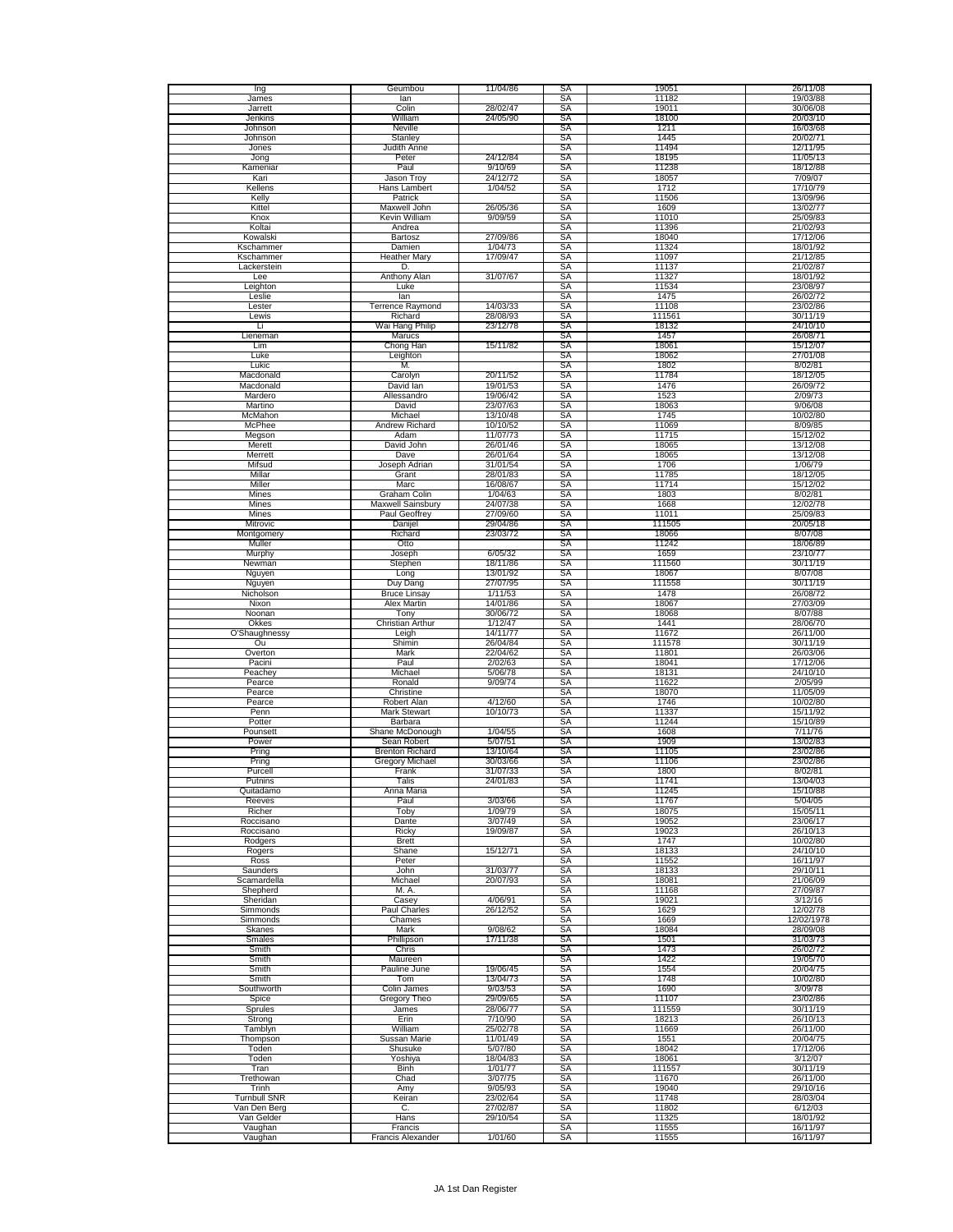| Verma         | Meera                  |          | SA         | 11241          |                      |
|---------------|------------------------|----------|------------|----------------|----------------------|
|               |                        | 24/08/58 |            |                | 24/08/58             |
| Versteegh     | Ferdinand D. Richard   | 24/07/28 | SA         | 1801           | 8/02/81              |
| Vlachoulis    | George                 | 14/06/86 | SA         | 19054          | 20/05/17             |
| Walker        | lain                   | 28/06/77 | SA         | 11763          | 19/12/04             |
| Ward          | Ducan Estcourt         | 7/09/60  | SA         | 1957           | 25/09/83             |
| Willans       | Douglas                | 30/11/49 | SA         | 1540           | 22/09/74             |
| Wollinski     | Benjamin               | 4/05/82  | SA         | 18097          | 1/11/09              |
| Wrigley       | Frank                  | 19/09/36 | SA         | 1231           | 27/09/68             |
| Yokoo         | Yuji                   | 19/06/78 | SA         | 18169          | 29/10/11             |
| Young         | James William Stephens | 9/02/51  | SA         | 1856           | 17/10/81             |
|               |                        |          |            |                |                      |
| Zecchini      | Jamie                  | 23/11/71 | <b>SA</b>  | 11716          | 15/12/02             |
| Zeitz         | Roman                  |          | <b>SA</b>  | 18198          | 25/10/14             |
| Abblitt       | Petita                 | 25/12/52 | TAS        | 18100          | 20/03/10             |
| Ackerly       | D.                     |          | <b>TAS</b> | 18101          | 10/03/10             |
| Adams         | Michael                |          | <b>TAS</b> | 18102          | 20/03/10             |
| Amani         | Eric Farhad            | 13/08/98 | <b>TAS</b> | 111551         | 15/10/19             |
| Appleyard     | Maurice                |          | <b>TAS</b> | 18103          | 10/03/10             |
| Ashley        | Warwick                | 9/11/46  | TAS        | 18104          | 25/02/10             |
| Bacon         | Chris                  |          | TAS        | 18105          | 19/04/10             |
| Bedding       | Robin                  |          | TAS        | 18106          | 19/04/10             |
|               |                        |          |            |                |                      |
| Bernal        | Daniel                 | 6/08/86  | TAS        | 18107          | 6/06/10              |
| Bewley        | David T.               |          | TAS        | 18108          | 6/06/10              |
| Boxhall       | Nathan                 | 12/08/77 | TAS        | 18109          | 6/06/10              |
| Brian         | Thomas                 |          | TAS        | 18110          | 13/12/08             |
| <b>Briers</b> | Michael                |          | TAS        | 18111          | 12/12/09             |
| Cameron       | Ben                    | 23/12/86 | TAS        | 18115          | 27/06/10             |
| Cameron       | Deborah                | 9/02/61  | TAS        | 18116          | 27/06/10             |
| Cameron       | <b>Michael Robert</b>  | 22/06/58 | TAS        | 18117          | 27/06/10             |
| Chell         | Raymond                |          | TAS        | 18119          | 27/06/10             |
| Claessens     | Joseph                 |          | TAS        | 18120          | 9/05/10              |
| Cole          | Jonathon               | 3/09/85  | TAS        | 18120          | 30/04/14             |
|               |                        |          |            |                |                      |
| Cooper        | Peter                  |          | TAS        | 18121          | 27/06/10             |
| Coppleman     | Alice                  | 19/09/93 | TAS        | 18121          | 30/04/14             |
| Dabner        | Mollie                 | 7/09/90  | TAS        | 18122          | 9/05/10              |
| Daido         | Satoshi                |          | TAS        | 18124          | 27/06/10             |
| Davidson      | Dane                   | 24/06/89 | TAS        | 18125          | 30/07/10             |
| Deacon        | Angela Kaye            |          | TAS        | 18126          | 30/07/10             |
| Dell          | Ken                    |          | TAS        | 18127          | 20/04/08             |
| Deverell      | Warren John            |          | <b>TAS</b> | 18129          | 19/09/10             |
| Divkovic      | Lazo                   |          | <b>TAS</b> | 18131          | 24/10/10             |
| Dowling       |                        |          | <b>TAS</b> | 18132          | 24/10/10             |
|               | Thomas                 |          |            |                |                      |
| Fankcombe     | Susan                  |          | TAS        | 18133          | 24/10/10             |
| Fogagnolo     | Barbara                | 5/11/53  | <b>TAS</b> | 18134          | 29/10/10             |
| Fogagnolo     | Priscus                | 17/04/83 | <b>TAS</b> | 18135          | 31/10/10             |
| Gammidge      | Pat                    | 6/08/50  | TAS        | 18136          | 31/10/10             |
| Gillard       | Eric                   |          | <b>TAS</b> | 18138          | 10/10/10             |
| Grant         | Stephanie              | 21/03/87 | TAS        | 18139          | 21/12/10             |
| Gray          | lan                    |          | TAS        | 18140          | 9/10/10              |
| Gresham       | Craig                  | 12/07/81 | TAS        | 18141          | 9/10/10              |
| Harkness      | <b>B.W.</b>            |          | TAS        | 18142          | 22/01/11             |
| Harkness      | Shane                  |          | TAS        | 18143          | 22/01/11             |
| Heald         | Jason                  |          | TAS        | 18144          | 6/11/10              |
|               |                        |          |            |                |                      |
| Herniman      | Edwin                  |          | TAS        | 18145          | 6/11/10              |
| Hewitt        | Brendon                | 6/01/84  | TAS        | 18146          | 6/11/10              |
| Howard        | Heath                  | 16/08/74 | TAS        | 18147          | 15/05/11             |
| Howell        | John                   | 31/03/57 | <b>TAS</b> | 18149          | 15/05/11             |
| Jackson       | Tom                    |          | TAS        | 18150          | 28/07/11             |
| James         | Richard                |          | TAS        | 18151          | 26/05/11             |
| Jamieson      | Pauline                |          | TAS        | 18152          | 3/08/11              |
| Keating       | William                |          | TAS        | 18153          | 30/07/11             |
| Lampkin       | Glenn                  |          | TAS        | 18155          | 17/01/09             |
| Lampkin       | Dean                   |          | TAS        | 18154          | 24/07/11             |
| Lovett        | S. L.                  |          | TAS        | 18156          | 17/01/09             |
| Mallett       | Greg                   |          | <b>TAS</b> | 18157          | 17/01/09             |
|               |                        |          |            |                |                      |
| Mannering     | Heather                |          | <b>TAS</b> | 18158          | 27/09/11             |
| Marshall      | Gladys                 |          | <b>TAS</b> | 18159          | 27/09/11             |
| Marshall      | Scott                  |          | <b>TAS</b> | 18160          | 27/09/11             |
| Masters       | Wendy                  |          | TAS        | 18162          | 24/04/10             |
| Masters       | Shane                  | 21/12/80 | <b>TAS</b> | 18161          | 2/10/11              |
| McDermott     | Phillip                |          | <b>TAS</b> | 18163          | 27/11/11             |
| Mok           | <b>Bruce</b>           | 28/12/08 | TAS        | 18164          | 27/11/11             |
| Montauban     | Theo                   |          | TAS        | 18165          | 27/11/11             |
| Morley        | Garth Adrian           |          | <b>TAS</b> | 18166          | 27/11/11             |
| O'Connor      | Brendon                |          | TAS        | 18167          | 27/11/11             |
| O'Neil        | lan                    |          | TAS        | 18168          |                      |
| Palmer        | David                  |          | TAS        | 18170          | 29/10/11             |
| Palmer        | Nigel                  | 6/12/67  | TAS        | 18171          | 29/10/11             |
| Palmer        | <b>Bailey</b>          | 15/04/98 | TAS        | 18172          | 10/12/11             |
| Philip        | Victor                 |          | TAS        | 18173          | 29/10/11             |
|               |                        | 30/04/62 | TAS        | 18174          | 20/01/12             |
| Philips       | Eric                   |          |            |                |                      |
| Pitcher       | Jeff                   |          | TAS        | 18175          | 30/10/11             |
| Rafferty      | Patrick                |          | TAS        | 18176          | 17/02/12             |
| Rigg          | Steven                 |          | TAS        | 18177          | 6/12/98              |
| Schuurmans    | Elijah                 | 3/02/95  | TAS        | 18178          | 18/08/12             |
| Sharman       | Laurie                 |          | TAS        | 18179          | 28/06/12             |
| Slater        | Debra                  |          | TAS        | 18180          | 24/06/12             |
| Smith         | Sydney                 |          | TAS        | 18181          | 24/06/12             |
| Stanfield     | Michael                |          | <b>TAS</b> | 18182          | 24/06/12             |
| Stefaniw      | Peter                  |          | TAS        | 18183          | 24/06/12             |
| Stones        | Trenton                |          | TAS        | 18185          | 6/05/12              |
| Stones        | Simon                  |          | <b>TAS</b> | 18184          | 7/05/12              |
| Summers       | Glenn                  | 24/11/89 | TAS        | 18186          | 6/05/12              |
| Summers       | William                | 24/11/89 | <b>TAS</b> | 18187          | 20/06/12             |
| Tame          | Colin                  |          | <b>TAS</b> | 18188          | 16/06/12             |
|               |                        |          | <b>TAS</b> | 18189          | 21/06/12             |
| Tame          | Samuel                 |          |            |                |                      |
| Taylor        | Chris                  |          | TAS        | 18191          | 6/05/12              |
| Taylor        | Bruce                  |          | <b>TAS</b> | 18190          | 1/12/12              |
| Taylor        | Peter                  |          | <b>TAS</b> | 18192          | 30/06/13             |
| Taylor        | William                |          | TAS        | 18193          | 30/06/13             |
| Thomas        | <b>Brian</b>           |          | TAS        | 18194          | 28/10/12             |
| Todorovic     |                        |          | TAS        | 18195          | 11/05/13             |
| Tolson        | Danny D.               |          |            |                |                      |
|               | Barry                  |          | TAS        | 18196          | 11/05/13             |
| Wakefield     | Terry                  |          | TAS        | 18196          | 27/10/15             |
| Walker        | Ken                    |          | TAS        | 18197          | 19/06/13             |
|               |                        |          | TAS        |                |                      |
| Walsh         | Theresa                | 29/4/75  |            | 18198          | 19/06/13             |
| Walsh<br>Ward | Ashley<br>Jackie       |          | TAS<br>TAS | 18197<br>18198 | 27/10/15<br>27/10/15 |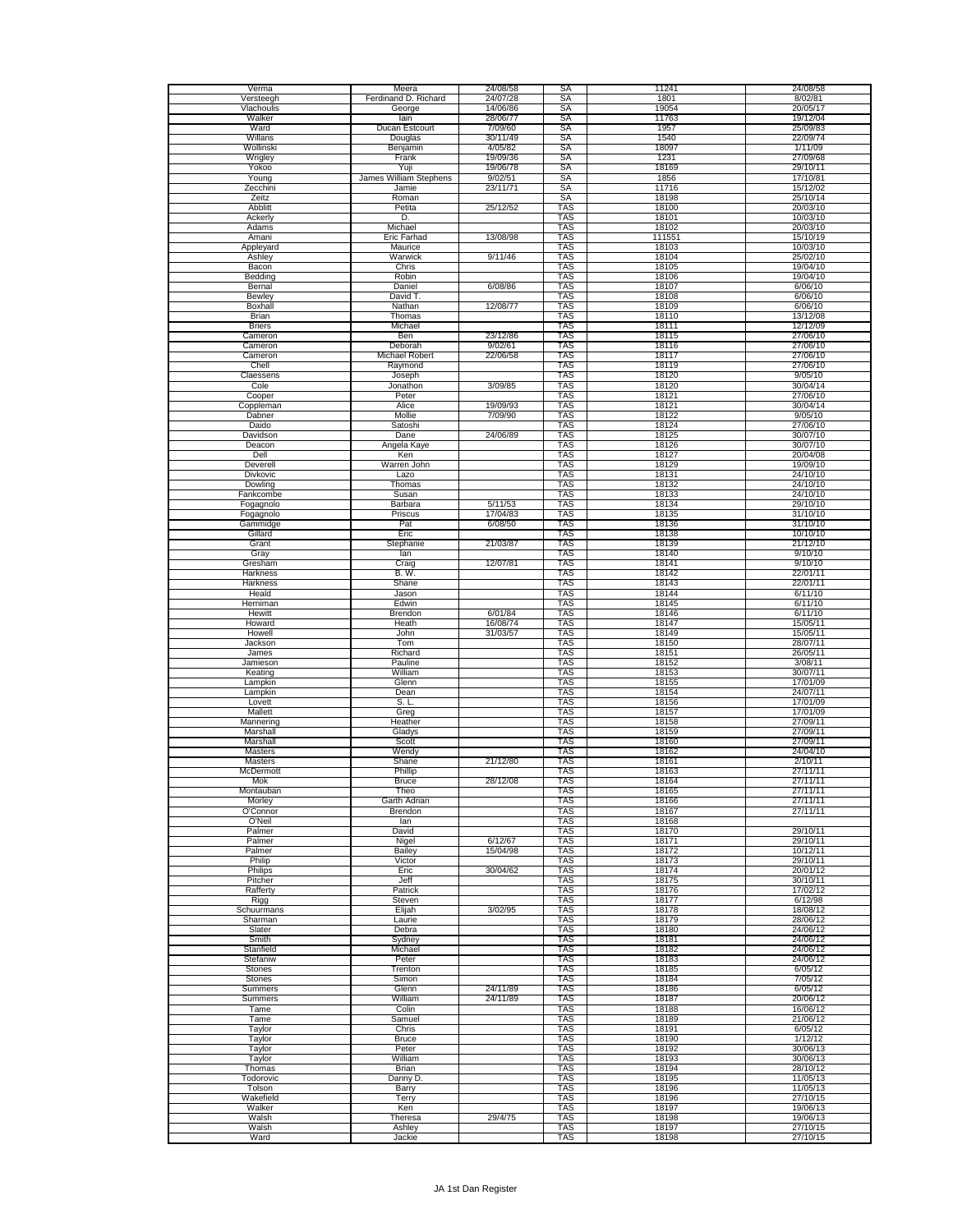| Warrington         |                       |          |                   |                |                     |
|--------------------|-----------------------|----------|-------------------|----------------|---------------------|
|                    | Roderick              |          | TAS               | 18199          | 27/08/95            |
| Waters             | Timothy               |          | TAS               | 18200          | 2/10/13             |
| Wedd               | Robert                |          | TAS               | 18201          | 2/10/13             |
| Whittle            | Ken                   |          | TAS               | 18203          | 17/08/13            |
| Whittle            | Andrew                |          | TAS               | 18202          | 13/10/13            |
| Williams           | Kay                   |          | TAS               | 18204          | 29/07/13            |
| Williams           | Noel                  |          | TAS               | 18205          | 1/12/13             |
| Williams           | Patricia              |          | TAS               | 18206          | 1/12/13             |
| Willing            | Christopher           | 20/02/60 | TAS               | 18207          | 1/12/13             |
| Willing            | Lewis Charles         | 5/06/90  | TAS               | 18208          | 1/12/13             |
|                    |                       |          | <b>TAS</b>        | 18209          | 1/12/13             |
| Willing            | Sharon                |          |                   |                |                     |
| Wilson             | Neil                  |          | <b>TAS</b>        | 18210          | 26/10/13            |
| Winburn            | Kimbra                |          | <b>TAS</b>        | 18211          | 26/10/13            |
| Zito               | John                  |          | TAS               | 18212          | 26/10/13            |
| Addicott-Whyte     | Adrian                | 7/06/81  | <b>VIC</b>        | 18213          | 26/10/13            |
| Alexander          | Robyn                 |          | VIC               | 18214          | 28/03/12            |
| Almeida            | Brendan               | 12/06/87 | VIC               | 18215          | 28/03/12            |
| Alway              | Adam                  | 4/03/81  | VIC               | 18216          | 2/02/14             |
| Ansons             | <b>Boris</b>          | 12/10/59 | VIC               | 18217          | 14/12/13            |
| Anthony            | Mark                  | 13/10/89 | VIC               | 18060          | 11/03/07            |
| Arkle              | Benjamin              | 7/10/77  | VIC               | 18222          | 30/05/14            |
| Bangs              | Malcolm               | 2/05/72  | VIC               | 11771          | 29/04/05            |
| Barrington         | Celeste               | 20/05/81 | <b>VIC</b>        | 18224          | 22/06/14            |
| Batov              | Vladimir              | 26/07/58 | VIC               | 18215          | 28/03/12            |
| Bell               | Kate                  | 10/06/82 | VIC               | 18226          | 22/06/14            |
|                    |                       |          | <b>VIC</b>        |                |                     |
| Benstead           | Emily                 | 27/10/86 |                   | 18227          | 22/06/14            |
| Benstead           | Gregory               |          | VIC               | 11538          | 4/01/00             |
| Bensted            | Thomas                | 11/05/94 | VIC               | 18232          | 28/10/13            |
| Bensted            | Ashlee                | 7/10/95  | VIC               | 18229          | 29/06/14            |
| Bensted            | Jake                  | 4/03/94  | VIC               | 18137          | 10/10/10            |
| Bensted            | Ryan                  | 23/06/85 | ViC               | 19079          | 17/08/17            |
| Blackstock         | A. S.                 |          | VIC               | 18233          | 14/09/14            |
| Blythe             | Peter                 |          | VIC               | 18234          | 10/10/14            |
| Bognar             | Stephen               | 18/01/61 | VIC               | 18235          | 21/10/14            |
| <b>Bolt</b>        | Frank                 |          | VIC               | 18236          | 21/10/14            |
| Bourke             | Daniel                | 12/09/84 | VIC               | 18237          | 21/10/14            |
| Braun              | Susan                 |          | VIC               | 18238          | 25/01/84            |
| <b>Bridges</b>     | K. W.                 |          | VIC               | 18239          | 27/09/14            |
| Brown              | Katherine             | 24/03/82 | VIC               | 18240          | 30/11/14            |
| Burton             | Michael R.            |          | <b>VIC</b>        | 18241          | 30/11/14            |
| Cabas              | O. R.                 |          | VIC               | 18241          | 30/05/15            |
| Callaghan          | Darren                |          | <b>VIC</b>        | 18242          | 30/11/14            |
| Caroll             | Simon                 | 5/01/00  | <b>VIC</b>        | 18243          | 30/11/14            |
| Cassar             | Harrison              | 26/09/97 | VIC               | 18502          | 11/09/15            |
| Celotti            | Matt                  | 7/09/79  | VIC               | 11636          | 11/08/99            |
| Chalmers           |                       | 27/02/93 | VIC               | 18501          | 30/09/15            |
|                    | Kimberley             |          | VIC               |                |                     |
| Chua               | Shang-Lin             | 15/07/88 |                   | 30/09/2015     | 19/04/10            |
| Cocking            | Brandon               |          | VIC               | 11364          | 15/07/87            |
| Codello            | Anthony C.            |          | VIC               | 18249          | 22/12/14            |
| Collins            | Sara                  |          | VIC               | 18126          | 30/07/10            |
| Coughlan           | Eoin                  | 31/03/92 | <b>VIC</b>        | 18164          | 27/11/11            |
| Coughlan           | Aoife                 | 13/10/95 | VIC               | 18186          | 5/06/12             |
| Coughlan           | Maeve                 | 9/11/98  | VIC               | 19003          | 6/05/16             |
| Cunningham         | Patrick               |          | VIC               | 18253          | 23/11/14            |
| Cutri              | Francos               |          | VIC               | 18254          | 15/04/11            |
| Dafter             | Jessica               | 12/06/92 | <b>VIC</b>        | 18255          | 18/11/14            |
| Dale               | Ben                   | 31/10/89 | VIC               | 18255          | 23/11/14            |
|                    |                       |          |                   |                |                     |
| Dando              | Greame                |          | VIC               | 18256          | 13/12/14            |
| Dauphinet          | David                 | 15/10/82 | VIC               | 18257          | 18/02/15            |
| Deida              | Antonello             |          | VIC               | 18258          | 18/02/15            |
| Desmond            | Matthew               | 27/06/77 | <b>VIC</b>        | 18259          | 17/12/14            |
| Di Paola           | ı.                    |          | VIC               | 18259          | 17/12/14            |
| Dodd               | Aaron                 | 3/11/65  | VIC               | 18134          | 29/10/10            |
| Donegan            | Benjamin              | 8/04/83  | <b>VIC</b>        | 18262          | 30/11/13            |
| Donegan            | Alexandra             | 30/03/88 | <b>VIC</b>        | 18261          | 18/11/14            |
| Dos Santos         | Ivo                   | 20/10/85 | <b>VIC</b>        | 18263          | 1/02/15             |
| Edgard             | Proy                  | 11/09/68 | VIC               | 18501          | 27/11/15            |
| Egan               | Brendon               | 16/06/72 | VIC               | 18502          | 27/11/15            |
|                    |                       |          | VIC               |                |                     |
| Evans<br>Everitt   | D. A. C.<br>Triston   | 3/11/74  | <b>VIC</b>        | 18503<br>18504 | 27/11/15<br>1/12/15 |
| Fairy              | Merlin                |          | VIC               | 18505          | 1/12/15             |
| Farrington         | Sam                   | 28/09/98 | VIC               | 19009          | 18/07/16            |
| Feudoloff          | Michael               | 28/09/88 | <b>VIC</b>        | 19069          | 16/08/17            |
| Fillipov           | Kris                  |          | VIC               |                |                     |
| Fillipov           | Ricky C.              |          | <b>VIC</b>        | 11318          | 4/07/90             |
| Florenini          | Р.                    |          | <b>VIC</b>        | 18509          | 1/12/15             |
| Foo                | Lauren Louise         | 7/09/64  | VIC               | 18510          | 1/12/15             |
| Fuaux              | Eric                  | 11/04/48 | <b>VIC</b>        | 18511          | 1/12/15             |
| Fujiwara           | Komei                 | 21/02/86 | <b>VIC</b>        | 18503          | 26/04/04            |
| Fulton             | Peter G.              |          | VIC               | 18513          | 1/12/15             |
| Fung               | Andy Kai Pang         | 11/01/84 | <b>VIC</b>        | 111511         | 27/07/18            |
| Geldart            | Peter                 |          | <b>VIC</b>        | 18515          | 1/12/15             |
| Genitsaris         | George                |          | <b>VIC</b>        | 11745          | 7/05/04             |
| Graham             | Peter John            |          | <b>VIC</b>        | 18516          | 8/12/15             |
| Greer              | John                  |          | VIC               | 18517          | 8/12/15             |
| Grierson           | Peter                 | 14/08/68 | <b>VIC</b>        | 18518          | 8/12/15             |
| Grogan             | Graeme                | 2/09/56  | VIC               | 18519          | 8/12/15             |
| Grumelart          | Christophe            | 5/05/72  | VIC               | 18520          | 8/12/15             |
| Hajrulahovic       | Denis                 | 27/04/78 | VIC               | 18521          | 8/12/15             |
| Hallas             | Judd                  | 12/04/77 | VIC               | 18522          | 8/12/15             |
| Handler            | Thomas                | 17/12/68 | <b>VIC</b>        | 19068          | 28/09/17            |
| Harding            | Patrick               | 31/01/86 | <b>VIC</b>        | 18524          | 8/12/15             |
| Harris             | D. G.                 |          | <b>VIC</b>        | 18525          | 8/12/15             |
| Heaysman           | M. S.                 |          | <b>VIC</b>        | 18526          | 8/12/15             |
| Hellawell          | John                  |          | <b>VIC</b>        | 18527          | 11/12/15            |
| Hieri              | Uri                   |          | <b>VIC</b>        | 18528          | 11/12/15            |
| Hobi               | R.                    |          | <b>VIC</b>        | 18529          | 11/12/15            |
| letto              | Joseph                |          | <b>VIC</b>        | 18530          | 17/12/15            |
| Ignatidis          | S.                    |          | VIC               | 18531          | 17/12/15            |
| Iverson            | <b>Brett</b>          | 11/04/82 | <b>VIC</b>        | 18532          | 17/12/15            |
| Iverson            | Dennis                | 17/01/81 | VIC               | 18533          | 17/12/15            |
| James              | Adrian                | 26/11/86 | VIC               | 18534          | 17/12/15            |
| James              | George                |          | VIC               | 18535          | 17/12/15            |
| James              | Keith                 | 22/06/39 | VIC               | 18536          | 1/03/16             |
| Jankoff            | C.                    |          | VIC               | 18537          | 1/03/16             |
| Johansson<br>Jolly | Benny<br><b>Bryan</b> | 8/07/97  | VIC<br><b>VIC</b> | 18538<br>18539 | 1/03/16<br>10/03/16 |